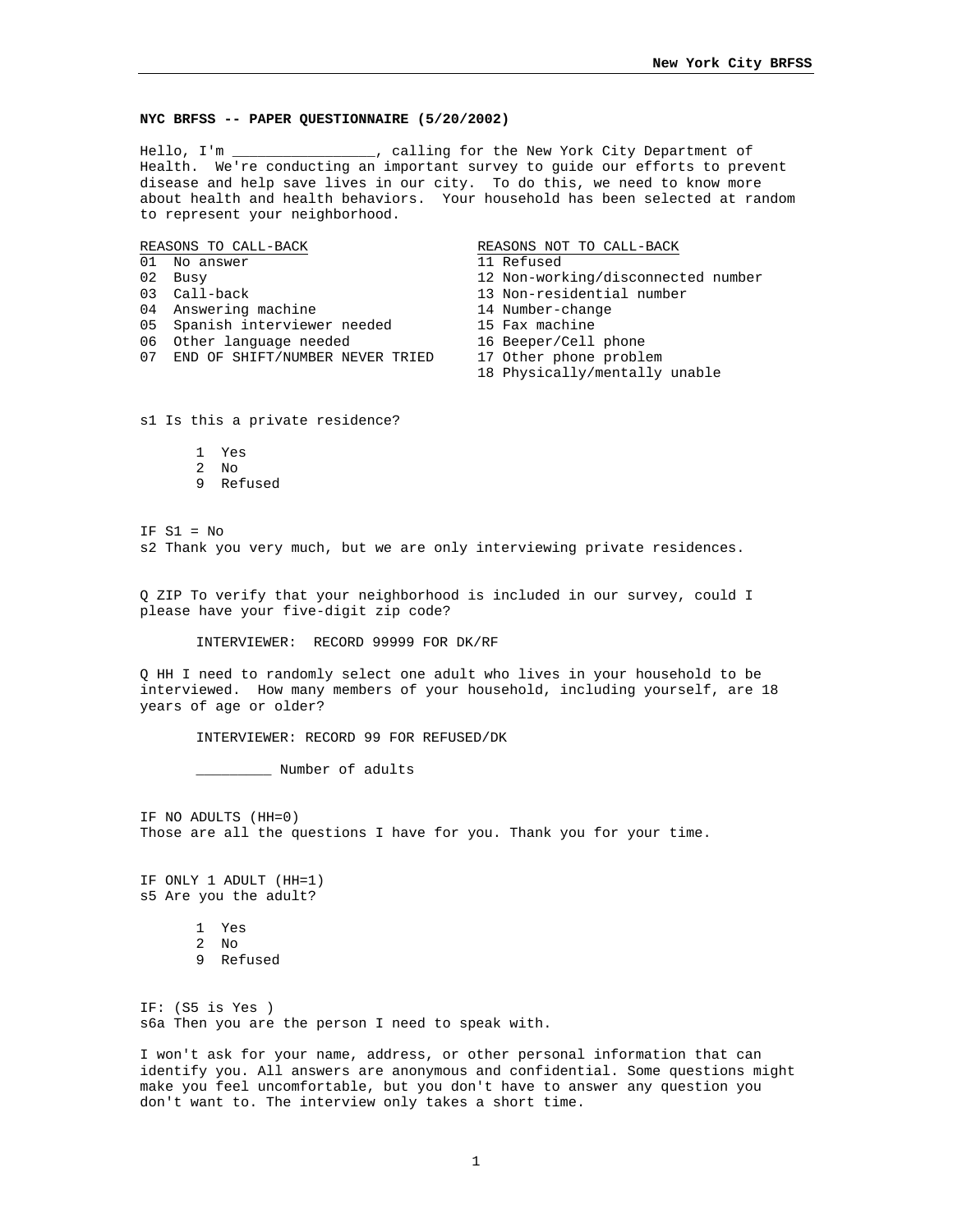If you have any questions about this survey, I will provide a number for you to call to get more information.

IF S5=NO (NOT THE ADULT)

s6b May I speak with the adult?

1 Yes - available (SKIPTO WHICH)

- 2 No not available callback
- 9 Refused

CALLBACK IF PCIKED ADULT IS NOT AVAILABLE

May I please have the adult's name so we can ask for them when we call back? INTERVIEWER: ENTER RESPONDENTS NAME OR 'RF' IF REFUSES

Q NUMADULT How many of these adults are men and how many are women?

INTERVIEWER: RECORD 99 FOR REFUSED

\_\_\_ Men: \_\_\_ Women:

Q PICK Could I please speak with \_\_\_\_\_\_\_\_\_\_\_? [RANDOMLY PICKED]

- 1 Yes available (SKIPTO WHICH)
- 2 No not available callback
- 9 Refused

IF PICKED PERSON IS NOT AVAILABLE:

May we please have (PICKED PERSON'S) \_\_\_\_\_\_\_\_\_\_\_\_\_\_ name so that we can speak with [them] when we call back?

ENTER RESPONDENTS NAME OR 'RF' IF REFUSES

Q WHICH INTERVIEWER: SELECT LANGUAGE

- 1 English
- 2 Spanish

#### Q HELLO

Hello, I'm \_\_\_\_\_\_\_\_\_\_\_\_\_\_\_\_, calling for the New York City Department of Health. We're conducting an important survey to guide our efforts to prevent disease and help save lives in our city. To do this, we need to know more about health and health behaviors. Your household has been selected at random to represent your neighborhood.

I won't ask for your name, address, or other personal information that can identify you. All answers are anonymous and confidential. Some questions might make you feel uncomfortable, but you don't have to answer any question you don't want to. The interview only takes a short time.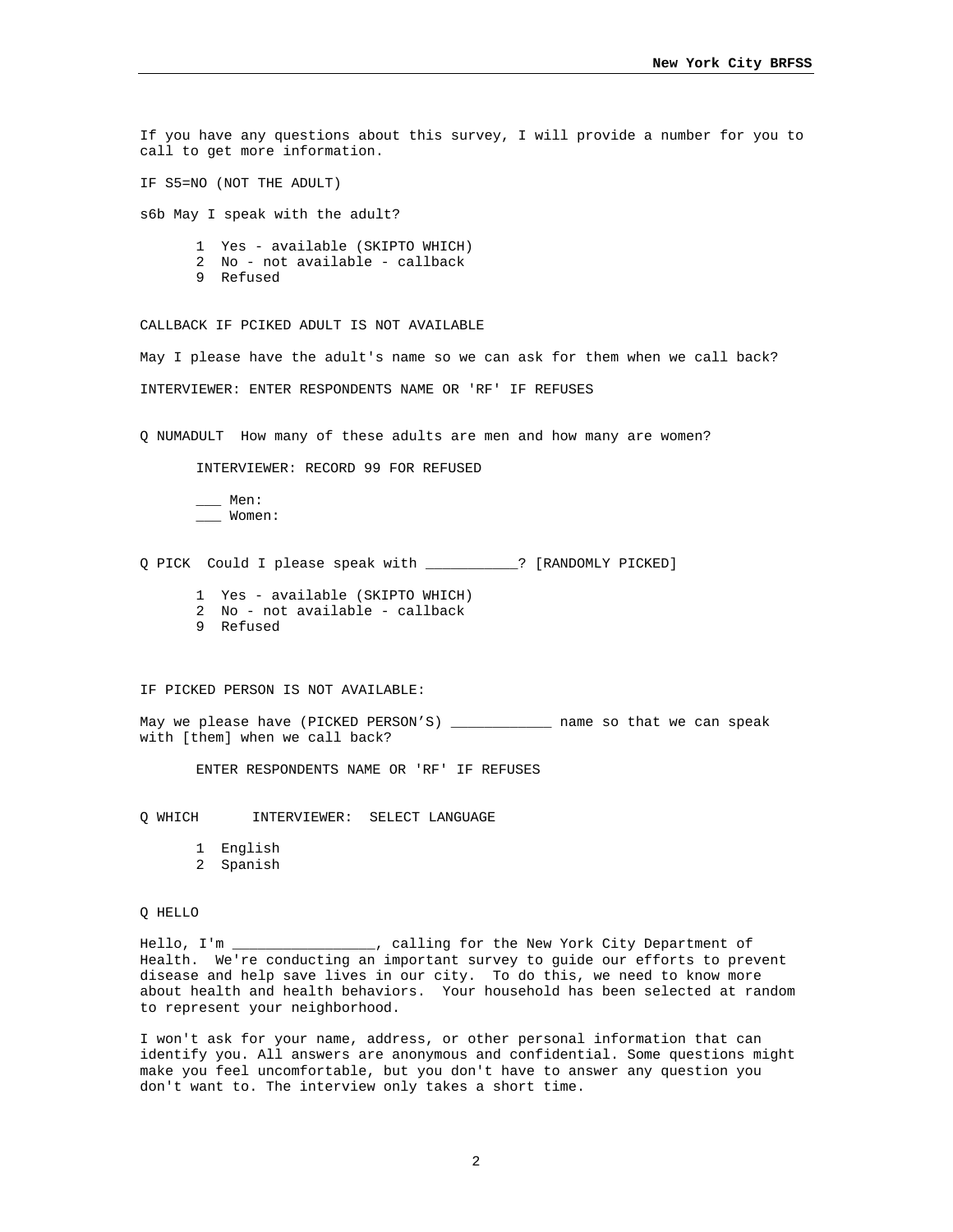If you have any questions about this survey, I will provide a number for you to call to get more information. Q 1.1 Would you say that in general your health is: Excellent, Very Good, Good, Fair or Poor?

- 1 Excellent
- 2 Very good
- 3 Good
- 4 Fair
- 5 Poor
- 7 Don't know/Not sure
- 9 Refused

Q 1.2 Now thinking about your physical health, which includes physical illness and injury, for how many days during the past 30 days was your physical health not good?

INTERVIEWER: RECORD 88 FOR NONE RECORD 77 FOR DON'T KNOW/NOT SURE RECORD 99 FOR REFUSED

\_\_\_\_ Number of days

Q 2.1 What type of health care coverage do you use to pay for most of your medical care? Is it coverage through:

INTERVIEWER: PLEASE READ RESPONSES

- 01 Your employer 02 Someone else's employer 03 A plan that you or someone else buys on your own 04 Medicare 05 Medicaid or Medical Assistance<br>07 Child Health Plus 07 Child Health Plus 08 Some other source, OR 88 Do you NOT have health coverage 77 Don't know/Not sure
- 99 Refused

Q 2.2 Was there a time in the past 12 months when you needed medical care, but could not get it?

1 Yes 2 No (SKIP TO 2.4) 8 Don't know (SKIP TO 2.4) 9 Refused (SKIP TO 2.4)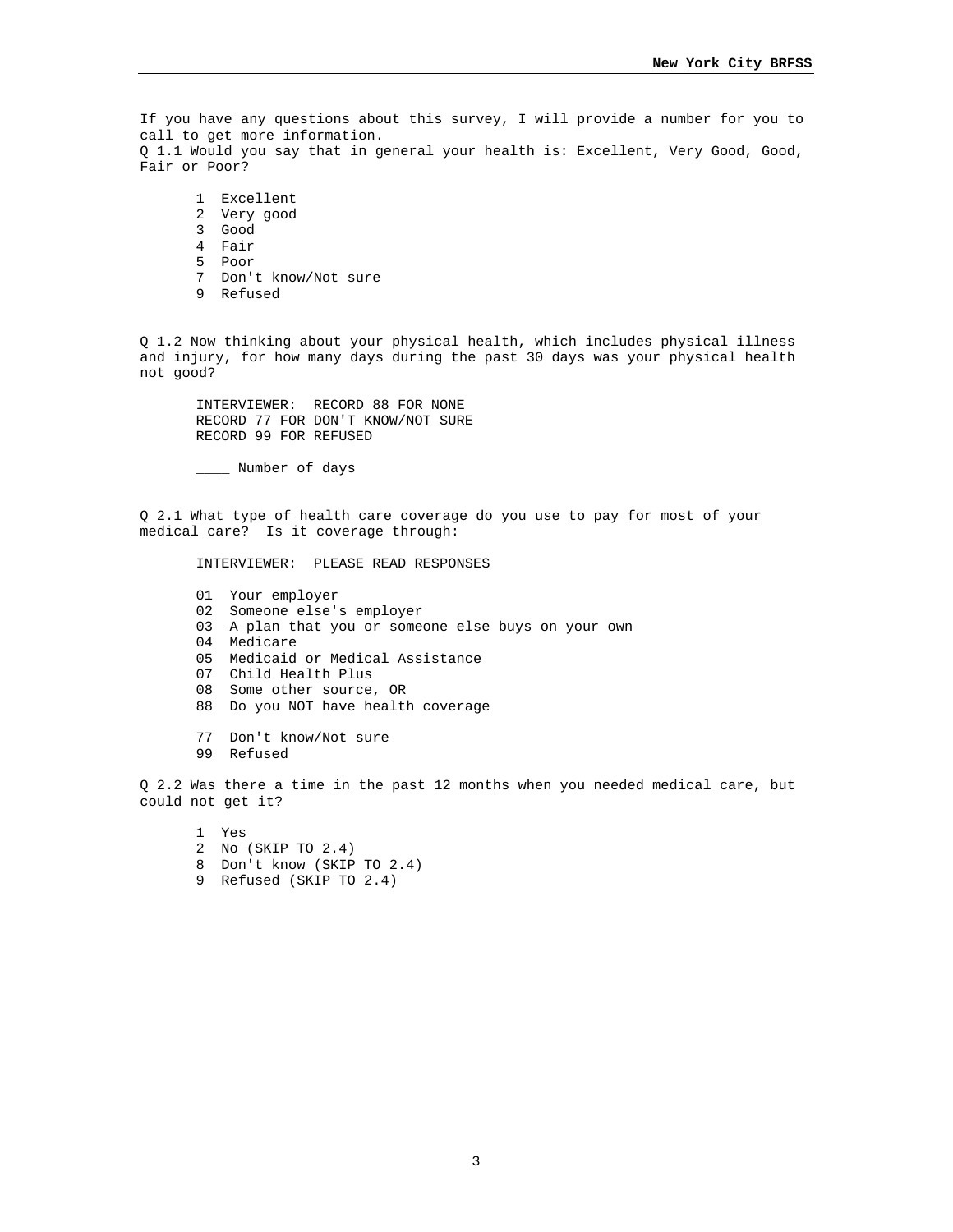ASK IF COULD NOT GET MEDICAL CARE IN PAST 12 MONTHS (Q2.2 = YES) Q 2.3 What is the main reason you did not get medical care? DO NOT READ RESPONSES. IF MORE THAN ONE INSTANCE ASK ABOUT THE MOST RECENT 01 Cost [Includes no insurance] 02 Distance 03 Office wasn't open when I could get there. 04 Too long a wait for an appointment 05 Too long a wait in waiting room 06 No child care 07 No transportation 08 No access for people with disabilities 09 The medical provider didn't speak my language. 10 Other 77 Don't know/ Not sure 99 Refused

Q 2.4 Do you have one person you think of as your personal doctor or health care provider?

INTERVIEWER: IF NO, ASK: "IS THERE MORE THAN ONE, OR IS THERE NO PERSON WHO YOU THINK OF?"

1 Yes, only one 2 More than one 3 No 7 Don't know/Not sure 9 Refused

## **BLOOD PRESSURE**

Q 3.1 About how long has it been since you last had your blood pressure taken by a doctor, nurse, or other health professional?

INTERVIEWER: READ ONLY IF NECESSARY

1 Within the past 6 months (1 to 6 months ago) 2 Within the past year (6 to 12 months ago) 3 Within the past 2 years (1 to 2 years ago) 4 Within the past 5 years (2 to 5 years ago) 5 5 or more years ago 7 Don't know/Not sure 8 Never (SKIPTO Q4.1) 9 Refused (SKIPTO Q4.1)

Q 3.2 The last time you had your blood pressure checked or you checked it, do you remember the high number and the low number?

1 Yes 2 No (SKIPTO Q4.1) 7 Don't know/Not Sure (SKIPTO Q4.1) 9 Refused (SKIPTO Q4.1)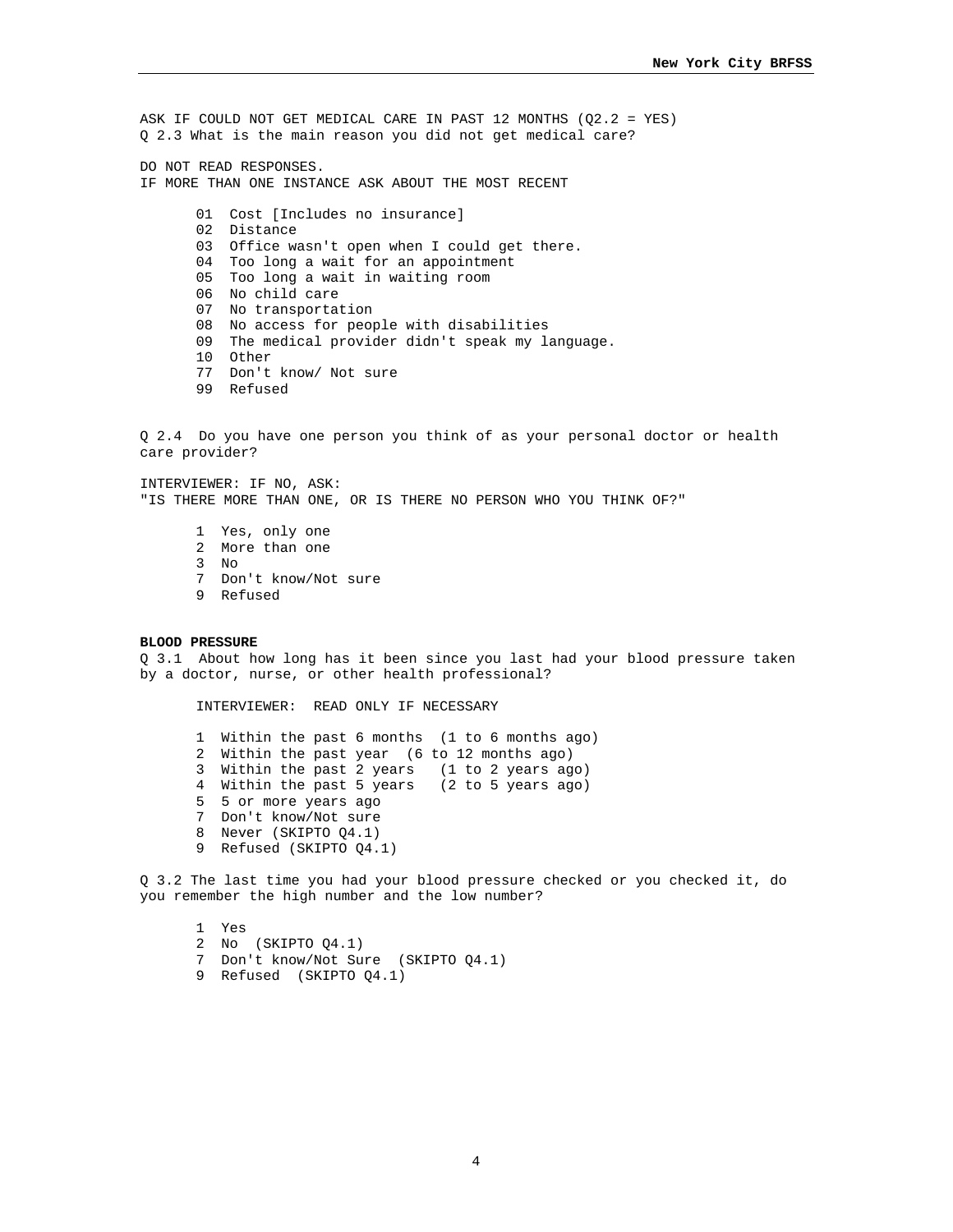ASK IF REMEMBER HIGH AND LOW NUMBER (Q3.2 =YES) Q 3.3 What were those numbers? INTERVIEWER: IN SOME COUNTRIES BLOOD PRESSURE IS REFERRED TO WITHOUT THE ZERO, SO SOMEONE MIGHT SAY SOMETHING LIKE "13/8". IF THEY DO, PROBE BY ADDING ZEROS to THE END, LIKE: "DO YOU MEAN 130/80?" RECORD 777 FOR DK/NS RECORD 999 FOR REFUSED \_\_\_\_\_ High number (systolic) \_\_\_\_\_ Low number (diastolic)

Q 3.4 Have you ever been told by a doctor, nurse, or other health professional that you have high blood pressure?

1 Yes 2 No (SKIPTO Q4.1) 7 Don't know/Not Sure (SKIPTO Q4.1) 9 Refused (SKIPTO Q4.1)

ASK IF EVER TOLD HAVE HIGH BLOOD PRESSURE (Q3.4 = Yes ) Q 3.6 Are you currently taking medicine for your high blood pressure?

- 1 Yes
- 2 No
- 7 Don't know/Not Sure
- 9 Refused

## **BLOOD CHOLESTEROL**

Q 4.1 Blood cholesterol is a fatty substance found in the blood. Have you ever had your blood cholesterol checked?

1 Yes 2 No (SKIPTO Q4.7) 7 Don't know/Not Sure (SKIPTO Q4.7) 9 Refused (SKIPTO Q4.7)

ASK IF BLOOD CHOLESTEROL CHECKED (Q4.1=YES) Q 4.2. About how long has it been since you last had your blood cholesterol checked?

INTERVIEWER: READ ONLY IF NECESSARY

1 Within the past year (1 to 12 months ago) 2 Within the past 2 years (1 to 2 years ago) 3 Within the past 5 years (2 to 5 years ago) 4 5 or more years ago 7 Don't know/Not sure 9 Refused

Q 4.3. Have you ever been told by a doctor or other health professional that your blood cholesterol is high?

1 Yes 2 No 7 Don't know/Not Sure 9 Refused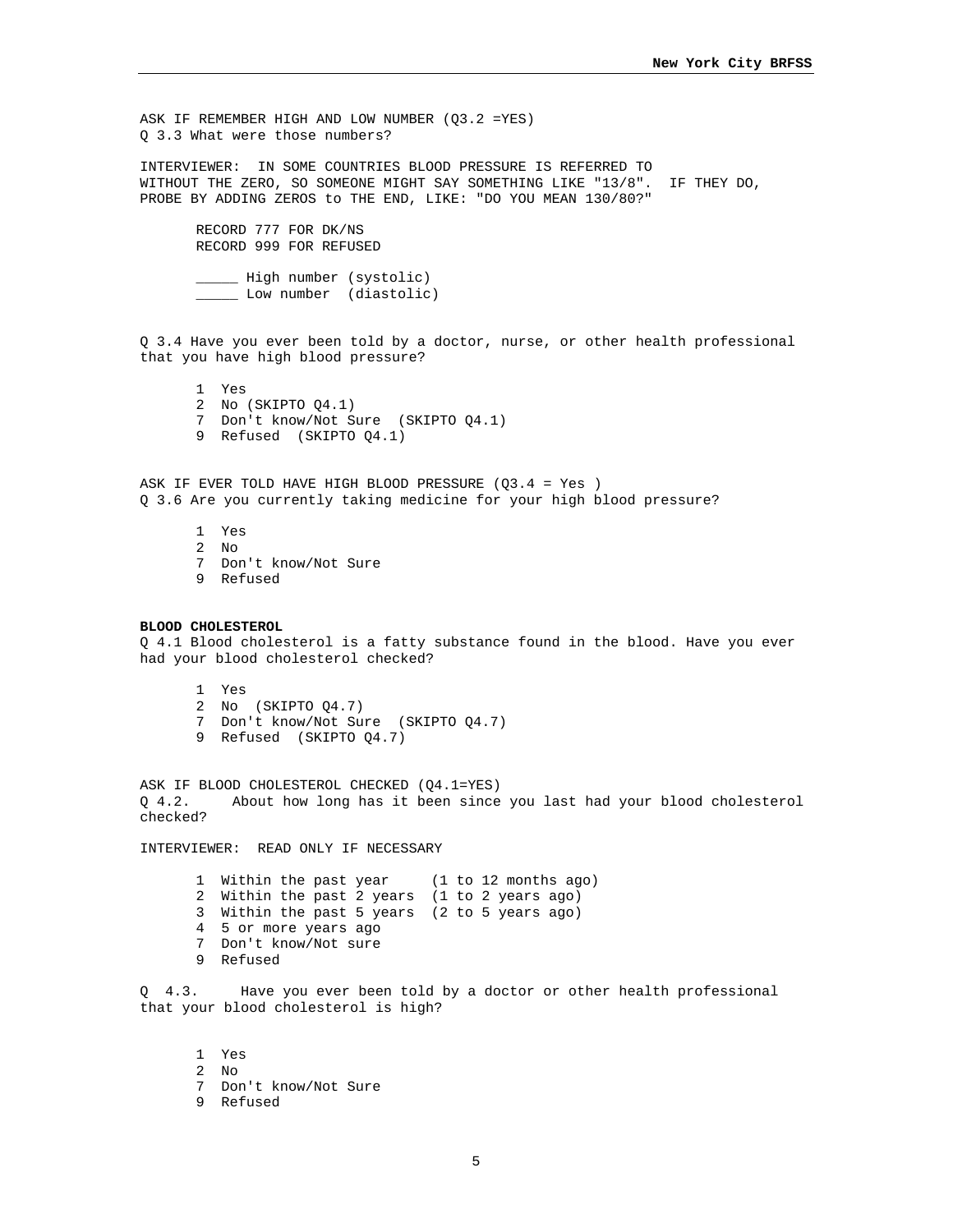Q 4.4 The last time you had your cholesterol checked, do you remember your cholesterol level?

1 Yes 2 No (SKIP TO 4.6) 7 Don't know/Not Sure (SKIP TO 4.6) 9 Refused (SKIP TO 4.6)

Q 4.5 What were those numbers?

INTERVIEWER: IF RESPONDENT CAN ONLY GIVE ONE NUMBER ASSUME THIS IS THE TOTAL

> RECORD 777 FOR DK/NS RECORD 999 FOR REFUSED

 \_\_\_\_\_\_ Total  $\overline{\phantom{a}}$  LDL  $\_$  HDL

ASK ONLY IF TOLD HAVE HIGH BLOOD CHOLESTEROL (Q4\_3 = YES) Q 4.6 Are you currently taking medicine for your high cholesterol?

- 1 Yes
- 2 No
- 7 Don't Know/Not sure
- 9 Refused

**ASK ALL** 

Q 4.7 Do you take aspirin daily or every other day for your heart?

- 1 Yes
	- 2 No
	- 7 Don't know/Not Sure
	- 9 Refused
	-

Q 1.3a During the past 30 days, how often did you feel

So sad that nothing could cheer you up?

All of the time, most of the time, some of the time, a little of the time, OR none of the time?

INTERVIEWER IF ASKED: THE NUMBER FOR PROJECT LIBERTY IS (800) LIFE NET

> 1 All of the time 2 Most of the time 3 Some of the time 4 A little of the time 5 None of the time 7 Don't Know/Not sure 9 Refused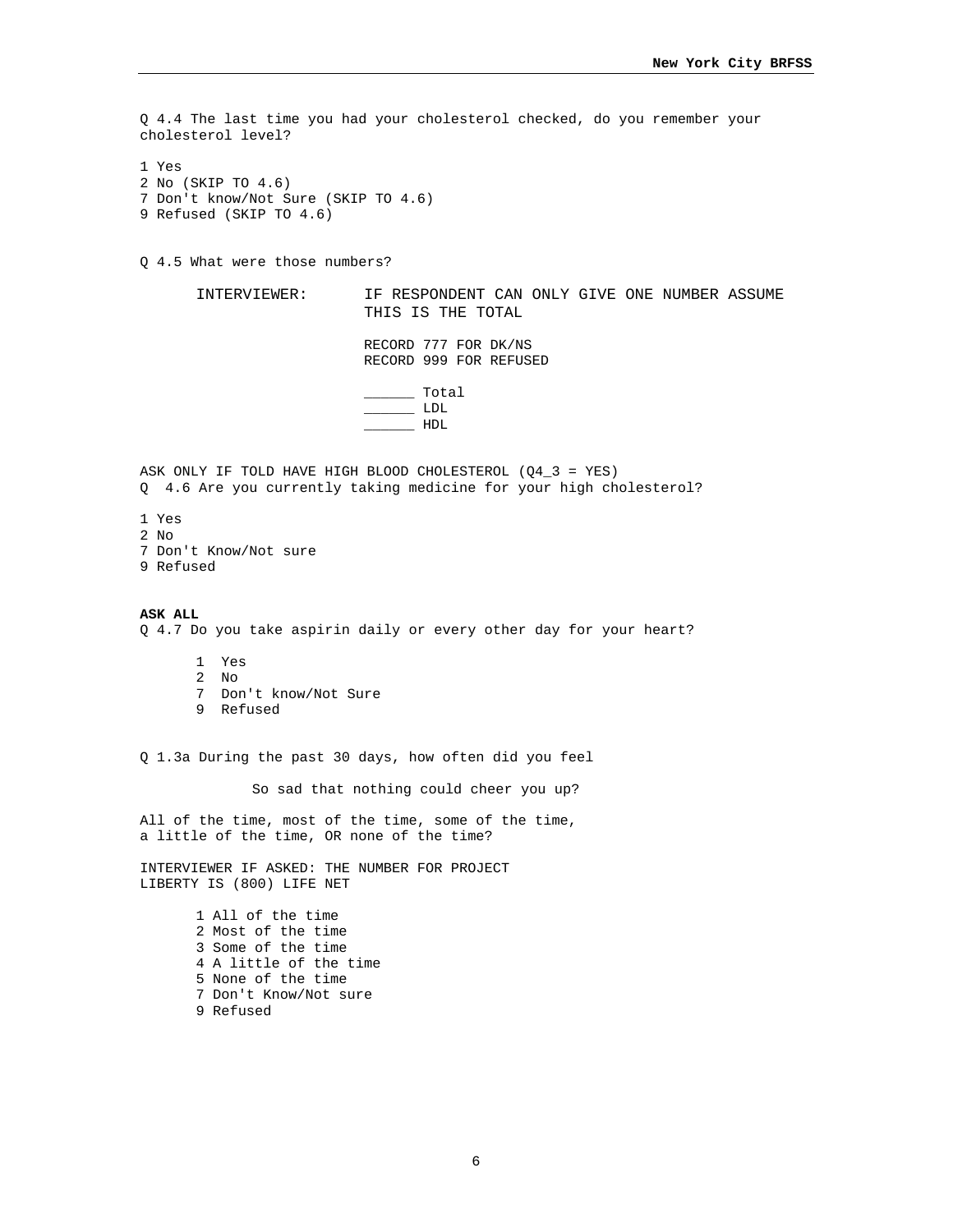Q 1.3b During the past 30 days, how often did you feel

Nervous?

All of the time, most of the time, some of the time, a little of the time, OR none of the time?

INTERVIEWER IF ASKED: THE NUMBER FOR PROJECT LIBERTY IS (800) LIFE NET

> 1 All of the time 2 Most of the time 3 Some of the time 4 A little of the time 5 None of the time 7 Don't Know/Not sure 9 Refused

Q 1.3c. During the past 30 days, how often did you feel

## Restless or fidgety?

All of the time, most of the time, some of the time, a little of the time, OR none of the time?

INTERVIEWER IF ASKED: THE NUMBER FOR PROJECT LIBERTY IS (800) LIFE NET

> 1 All of the time 2 Most of the time 3 Some of the time 4 A little of the time 5 None of the time 7 Don't Know/Not sure 9 Refused

Q 1.3d. During the past 30 days, how often did you feel

#### Hopeless?

All of the time, most of the time, some of the time, a little of the time, OR none of the time?

INTERVIEWER IF ASKED: THE NUMBER FOR PROJECT LIBERTY IS (800) LIFE NET

> 1 All of the time 2 Most of the time 3 Some of the time 4 A little of the time 5 None of the time 7 Don't Know/Not sure 9 Refused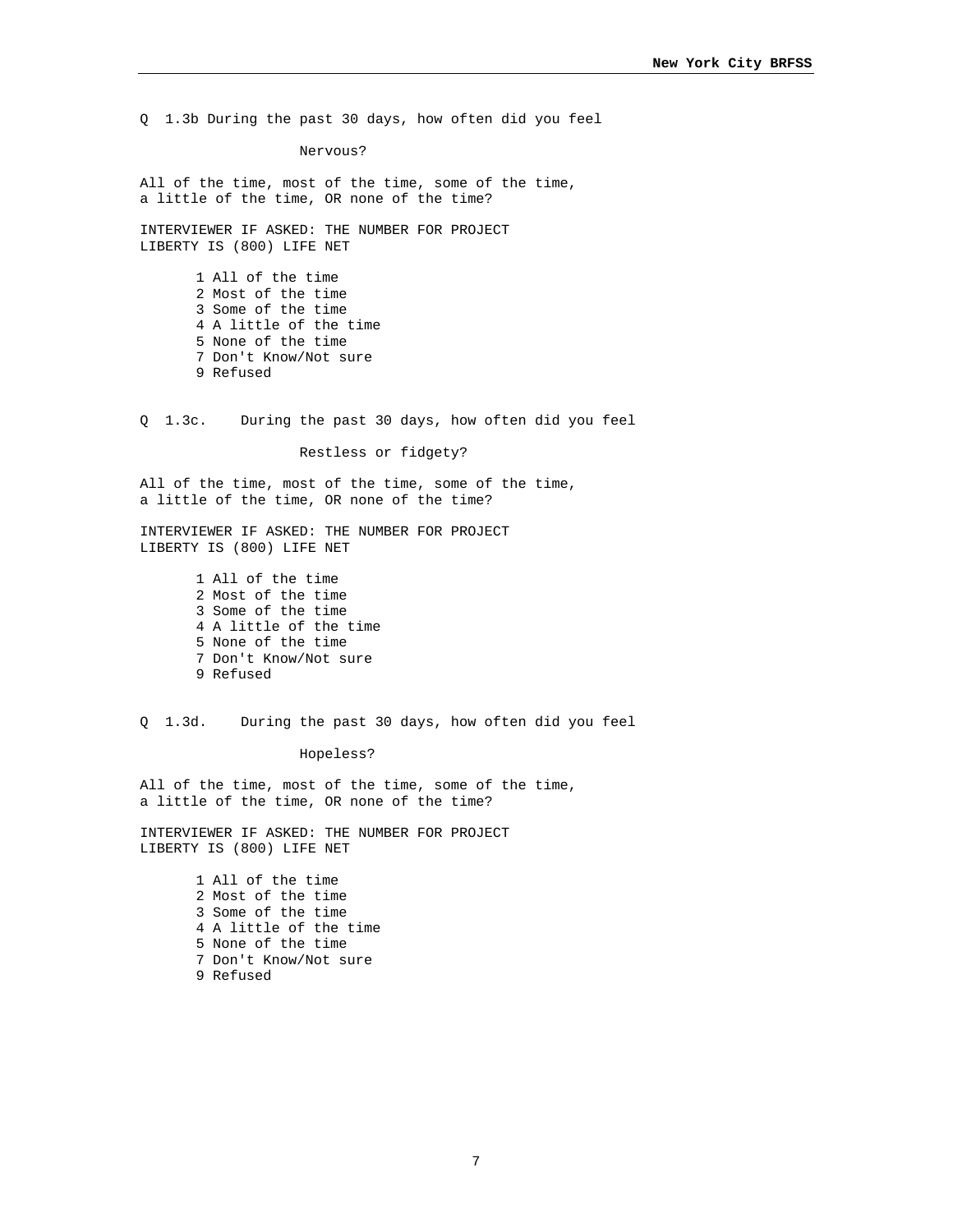Q 1.3e. During the past 30 days, how often did you feel

That everything was an effort?

All of the time, most of the time, some of the time, a little of the time, OR none of the time?

INTERVIEWER IF ASKED: THE NUMBER FOR PROJECT LIBERTY IS (800) LIFE NET

> 1 All of the time 2 Most of the time 3 Some of the time 4 A little of the time 5 None of the time 7 Don't Know/Not sure 9 Refused

Q 1.3f. During the past 30 days, how often did you feel

Worthless?

All of the time, most of the time, some of the time, a little of the time, OR none of the time?

INTERVIEWER IF ASKED: THE NUMBER FOR PROJECT LIBERTY IS (800) LIFE NET

> 1 All of the time 2 Most of the time 3 Some of the time 4 A little of the time 5 None of the time 7 Don't Know/Not sure 9 Refused

Q 5.1 During the past 30 days, other than your regular job, did you participate in any physical activities or exercises such as running, calisthenics, golf, gardening, or walking for exercise?

1 Yes 2 No (SKIP TO Q 5.3) 7 Don't know/Not Sure (SKIP TO Q 5.3) 9 Refused (SKIP TO Q 5.3)

ASK ONLY IF EXERCISE (Q5\_1 is Yes ) Q 5.2 On average, how many times during a week do you exercise for at least 20 minutes each time?

1 Less than one time per week 2 One time 3 Two times 4 Three times 5 More than three times 6 None 7 Don't know/Not sure 9 Refuse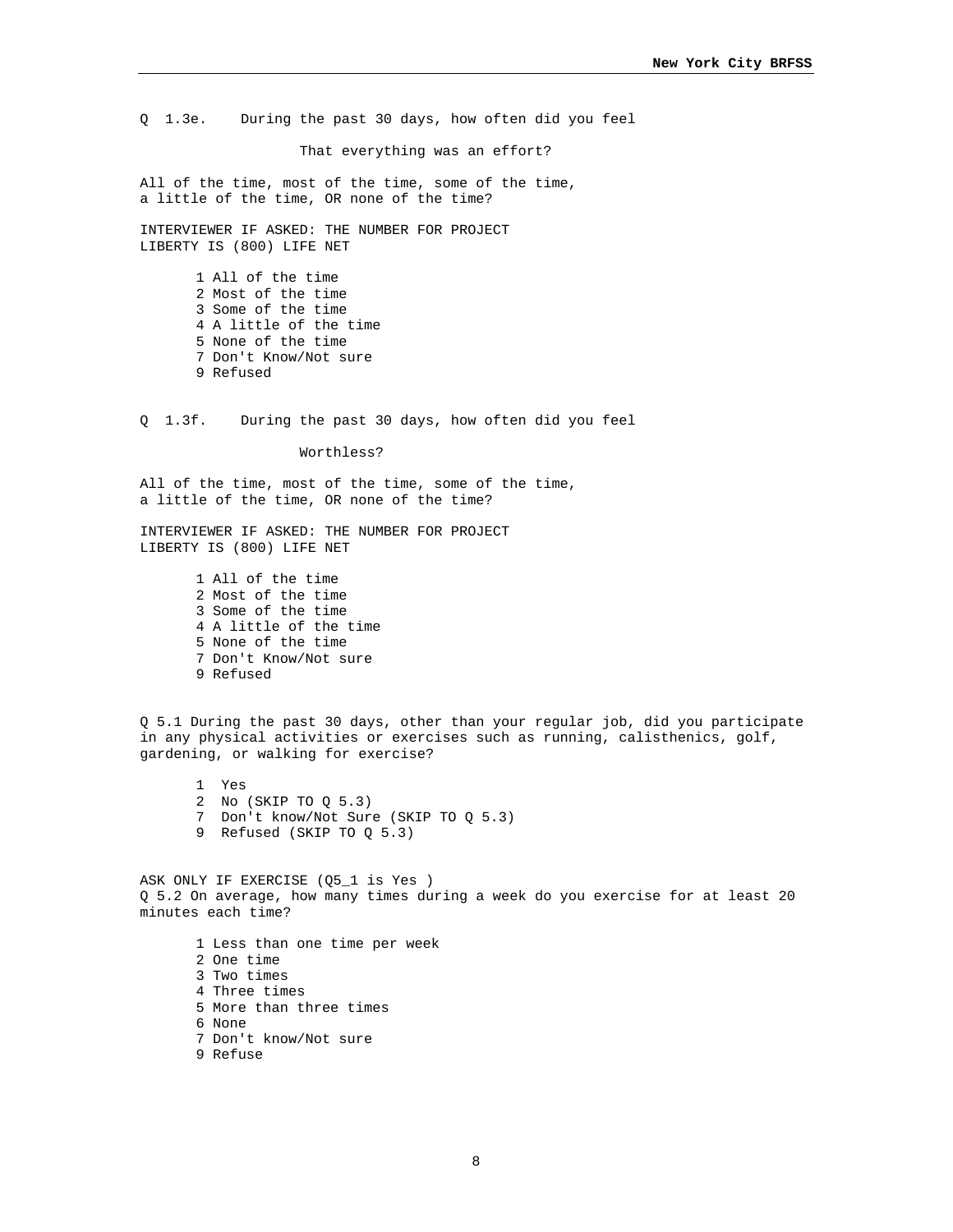ASK ONLY IF DON'T EXERCISE (Q 5.1=2,7,9) OR EXERCISE LESS THAN ONCE A WEEK  $(Q5.2 = 1, 6)$ Q 5.3 What is your MAIN reason for not exercising regularly? READ ONLY IF NECESSARY 01 No public place to go 02 Not safe 03 I weigh too much 04 No time/too busy 05 I don't like exercising 06 Health clubs too expensive 07 There are no health clubs in my neighborhood 08 Other (SPECIFY) \_ 77 Don't know/Not sure 99 Refuse

Q 6.1 Thinking about nutrition...how many total servings of fruit and/or vegetables did you eat yesterday? A serving would equal one medium apple, a handful of broccoli, or a cup of carrots.

INTERVIEWER: RECORD 88 FOR NONE RECORD 77 FOR DON'T KNOW/NOT SURE RECORD 99 FOR REFUSED

\_\_\_\_\_\_ Number of servings

Q 6.2 When you or someone in your household shops for fresh fruits or vegetables, do you buy them in your neighborhood?

1 Yes, in my neighborhood 2 No, some place else 7 Don't know/Not Sure 9 Refused

IF: (Q6\_2 is No, some place else ) Q 6.3 What is the main reason you or they don't buy fresh fruits and vegetables in your neighborhood?

01 No stores in my neighborhood 02 Stores in my neighborhood have poor quality fruits and vegetables 03 Stores in my neighborhood are too expensive 04 Stores in my neighborhood have poor quality service 05 I feel uncomfortable in stores in my neighborhood 06 Don't cook 07 Don't eat fresh fruits or vegetables 08 Other (SPECIFY) \_ 77 Don't know/Not sure 99 Refused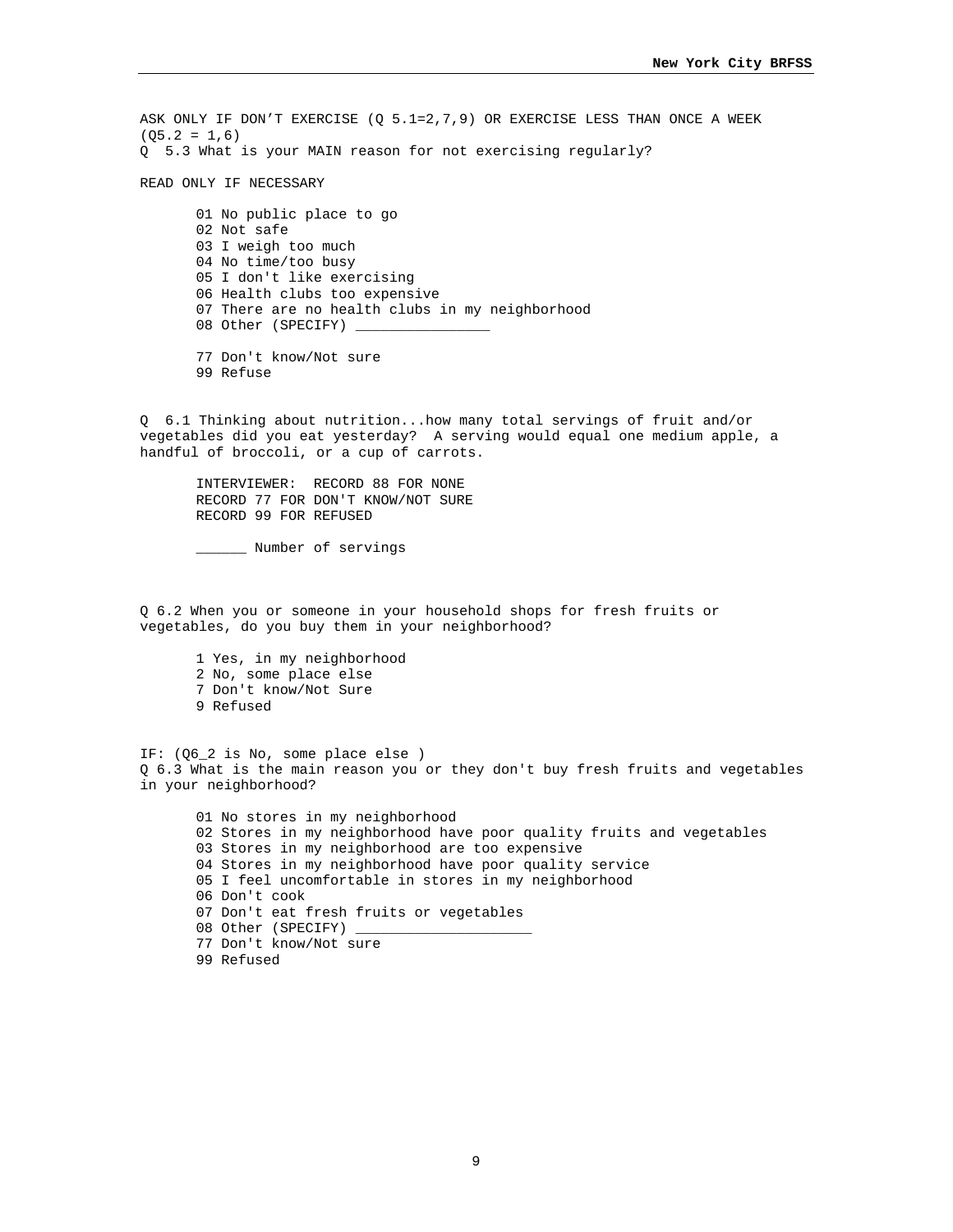## **ASTHMA**

Q 7.1 Have you ever been told by a doctor, nurse or other health professional that you had asthma?

1 Yes 2 No (SKIP TO Q 8.1) 7 Don't know/Not Sure (SKIP TO Q 8.1) 9 Refused (SKIP TO Q 8.1)

Q 7.3 During the past 12 months, have you had an episode of asthma or an asthma attack?

1 Yes 2 No (SKIP TO 8.1) 7 Don't know/Not Sure (SKIP TO 8.1) 9 Refused (SKIP TO 8.1) ASK IF HAD EPISODE OF ASTHMA/ATTACK (Q7.3 is Yes) Q 7.2 During the past 12 months, how many times did you visit an emergency room or urgent care center because of asthma?

INTERVIEWER: RECORD 88 FOR NONE RECORD 77 FOR DON'T KNOW/NOT SURE RECORD 99 FOR REFUSED

\_\_\_\_\_\_ Number of visits [76 = 76 or more]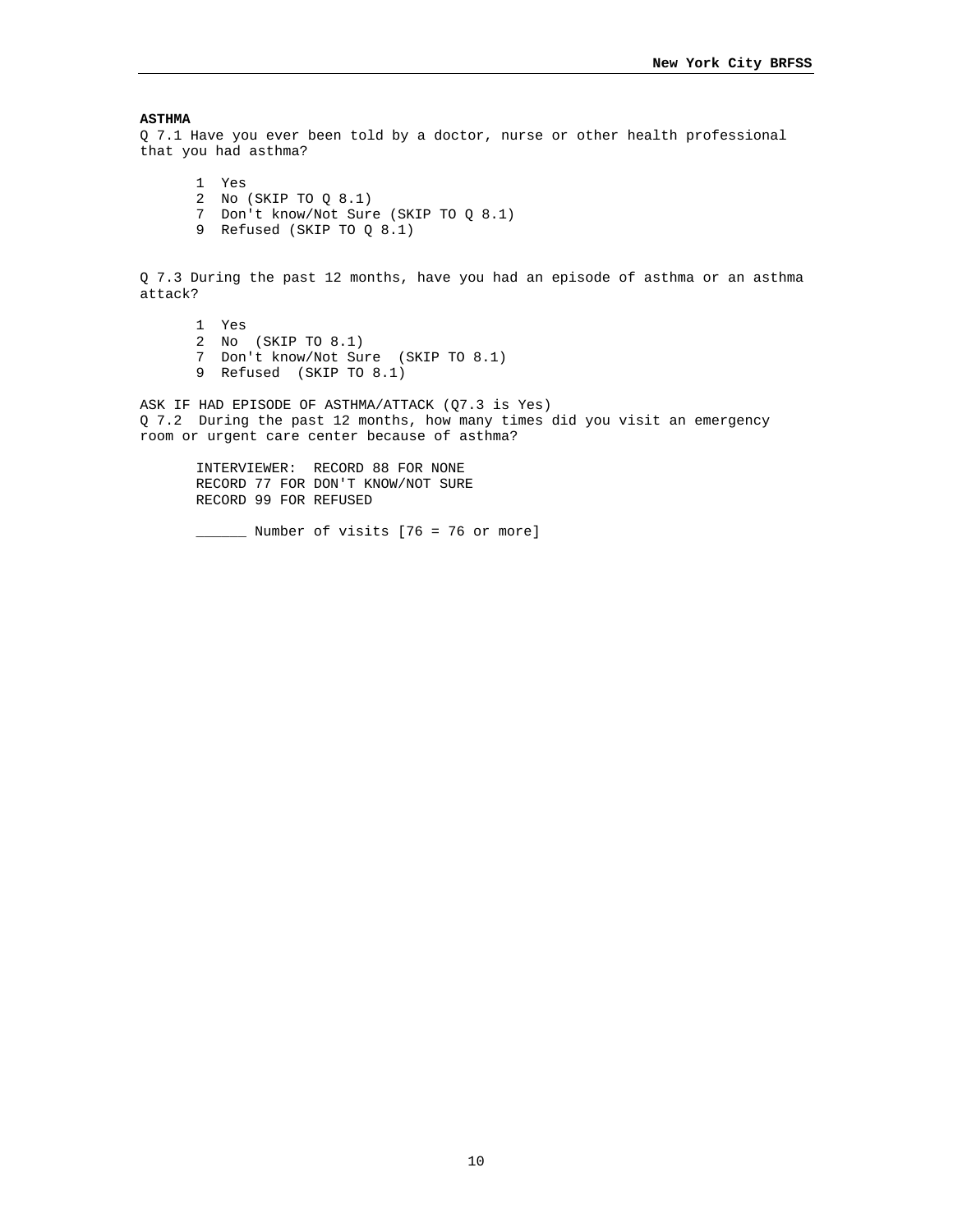**DIABETES**  Q 8.1 Have you ever been told by a doctor that you have diabetes? INTERVIEWER: If "Yes" and female, ask "Was this only when you were pregnant?" 1 Yes 2 Yes, but female told only during pregnancy (SKIP TO SECTION 9) 3 No (SKIP TO SECTION 9) 7 Don't know/Not sure (SKIP TO SECTION 9) 9 Refused (SKIP TO SECTION 9) ASK IF DIAGNOSED WITH DIABETES BUT NOT WHILE PREGNANCY (Q 8.1=1) Q 8.2 How old were you when you were told you have diabetes? INTERVIEWER: RECORD 777 FOR DON'T KNOW/NOT SURE RECORD 999 FOR REFUSED \_\_\_\_ years [97 = 97 or older] Q 8.4 A test for hemoglobin "A one C" measures the average level of blood sugar over the past three months. About how many times in the past 12 months has a doctor, nurse, or other health professional checked you for hemoglobin "A one C"? INTERVIEWER: RECORD 88 FOR NONE RECORD 98 FOR NEVER HEARD OF HEMOGLOBIN "A ONE C" TEST RECORD 77 FOR DON'T KNOW/NOT SURE RECORD 99 FOR REFUSED \_\_ Number of times [76 = 76 or more] IF NEEDED: THIS TEST IS ALSO KNOWN AS GLYCOSYLATED [GLY-CASA-LATED] HEMOGLOBIN ASK IF HAD "A one C" TEST IN PAST 12 MONTHS, ELSE GOTO 9.1 Q 8.5 The last time you had your hemoglobin "A one C" checked, what was your level? INTERVIEWER: RECORD 777 FOR DON'T KNOW/NOT SURE RECORD 999 FOR REFUSED \_\_\_\_ level IF NEEDED: THIS TEST IS ALSO KNOWN AS GLYCOSYLATED[GLY-CASA-LATED] HEMOGLOBIN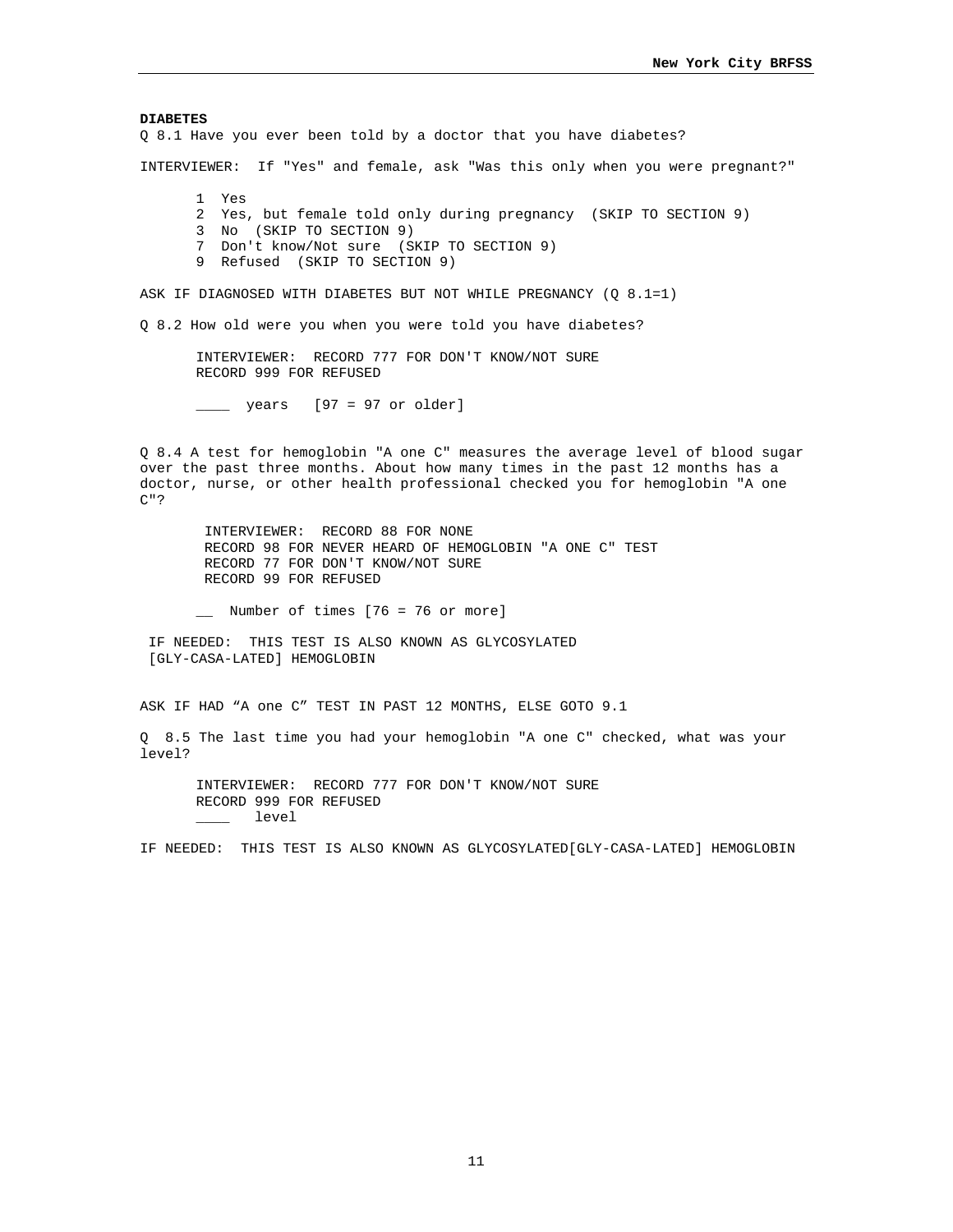## **DENTIST**

Q 9.1 How long has it been since you had your teeth cleaned by a dentist or dental hygienist?

INTERVIEWER: READ ONLY IF NECESSARY

1 Within the past year (anytime less than 12 months ago) 2 Within the past 2 years (1 year but less than 2 years ago) 3 Within the past 5 years (2 years but less than 5 years ago) 4 5 or more years ago 7 Don't know/Not sure 8 Never 9 Refused

### **IMMUNIZATIONS**

Q 10.1 During the past 12 months, have you had a flu shot?

- 1 Yes
- 2 No
- 7 Don't know/Not sure
- 9 Refused

Q 10.2 Have you ever had a pneumonia shot? This shot is usually given only once or twice in a person's lifetime and is different from the flu shot. It is also called the pneumococcal [NEW-MOE-COCKEL] vaccine.

- 1 Yes
- 2 No
- 7 Don't know/Not sure
- 9 Refused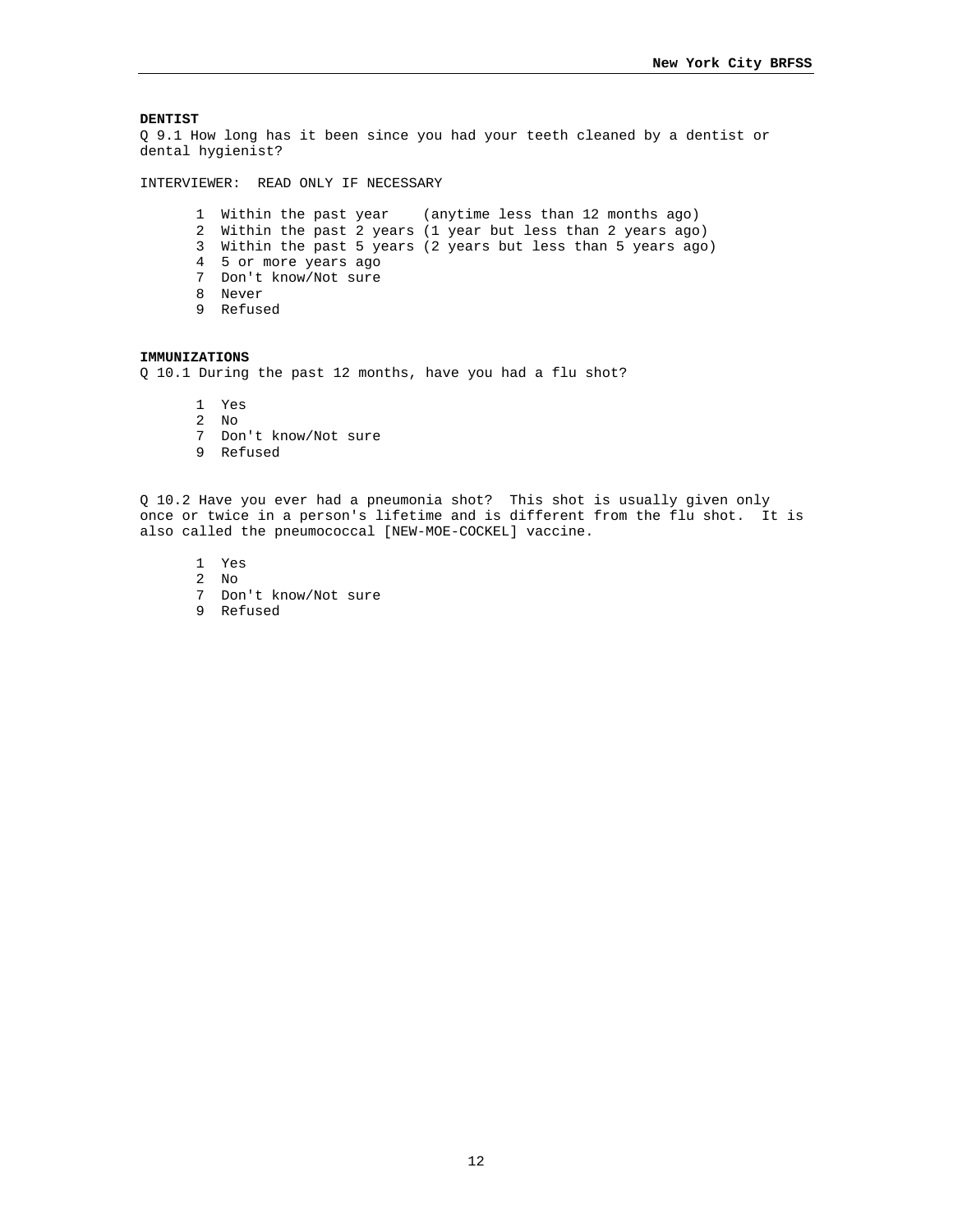**CIGARETTE SMOKING**  Q 11.1 Have you smoked at least 100 cigarettes in your entire life? 1 Yes 2 No (SKIP TO Q 11.11) 7 Don't know/Not sure (SKIP TO Q 11.11) 9 Refused (SKIP TO Q 11.11) Q 11.2 Do you now smoke cigarettes every day, some days, or not at all? 1 Every day 2 Some days<br>3 Not at all  $(SKIP TO Q 11.9)$ 9 Refused (SKIP TO Q 11.9) Q 11.3 How many cigarettes on average do you smoke per day? INTERVIEWER:RECORD 777 FOR DON'T KNOW/NOT SURE RECORD 999 FOR REFUSED \_\_ per day Q 11.4 During the past 12 months, have you stopped smoking for one day or longer because you were trying to quit smoking? 1 Yes 2 No 7 Don't know/Not sure 9 Refused ONLY IF NO LONGER SMOKE (Q11\_2 is Not at all or Refused ) Q 11.9 About how long has it been since you last smoked cigarettes regularly? INTERVIEWER: READ ONLY IF NECESSARY 01 Within the past month 02 Within the past three months (1 to 3 months) 03 Within the past six months (3 to 6 months) 04 Within the past year (6 to 12 months) 05 Within the past 5 years (1 to 5 years) 06 Within the past 10 years (5 to 10 years) 08 10 or more years ago. 88 Never Smoked Regularly 77 Don't Know/Not sure 99 Refused ONLY IF SMOKED IN LAST YEAR  $[(Q 11.2 = Every day, Some days)$  OR  $(Q11.9 = PAST)$ YEAR)] Q 11.5 During the past 12 months, has a doctor, nurse, or other health professional advised you to quit smoking? 1 Yes

2 No 7 Don't know/Not sure 9 Refused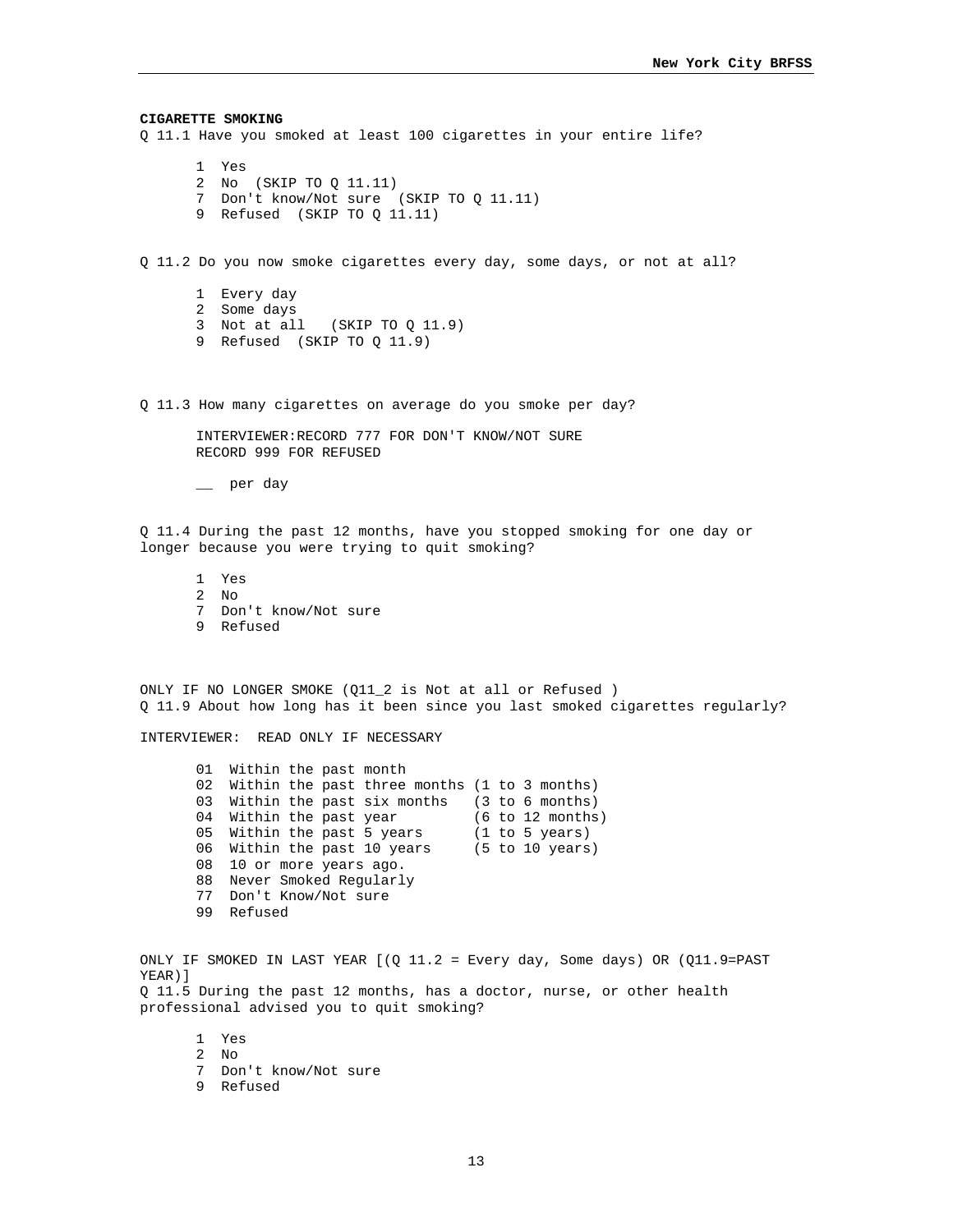ASK ONLY IF STOPPED SMOKING IN PAST 3 MONTHS (Q11\_9 = 1,2) OR SMOKE EVERY DAY/SOME DAY (Q11.2) Q 11.6 How has the increase in cigarette price (since April 3) affected your smoking? 1 No impact 2 Reduced the number of cigarettes smoked per day 3 Thought about quitting 4 Tried to quit 5 Quit 6 Increased number of cigarettes smoked 8 Other (SPECIFY) 7 Don't know/Not sure 9 Refuse ONLY IF STOPPED SMOKING IN PAST 12 MONTHS (Q11\_9 = 1,2,3,4) OR SMOKE EVERY DAY/SOME DAY (Q11.2) Q 11.7a The last time you bought cigarettes, where did you buy them? In New York City or somewhere else? 1 New York City (SKIP TO Q 11.10a) 2 Somewhere else 7 Don't know/Not sure (SKIP TO Q 11.10a) 9 Refused (SKIP TO Q 11.10a) ASK ONLY IF BUY CIGARETTES SOMEWHERE ELSE (Q11\_7A = "Somewhere else") Q 11.7b Was that outside of New York City but in New York State, in a different State, or on the Internet? 1 Outside of New York City but in New York State 2 In a different state 3 Internet 8 Other (SPECIFY) 7 Don't know/Not sure 9 Refused SMOKING CESSATION: Q 11.10a – 11.10F ARE ONLY ASKED OF THOSE WHO STOPPED SMOKING WITHIN THE PAST YEAR (Q 11.9 = 1-4) OR WHO STOPPED FOR ONE DAY (Q11.4=YES). OTHERS SKIP TO Q11.11 Q 11.10a. During the past year, did you use any of the following aids to help you quit? Group counseling 1 Yes 2 No 7 Don't know/Not sure 9 Refused Q 11.10b. During the past year, did you use any of the following aids to help you quit? One-on-one counseling 1 Yes 2 No 7 Don't know/Not sure

9 Refused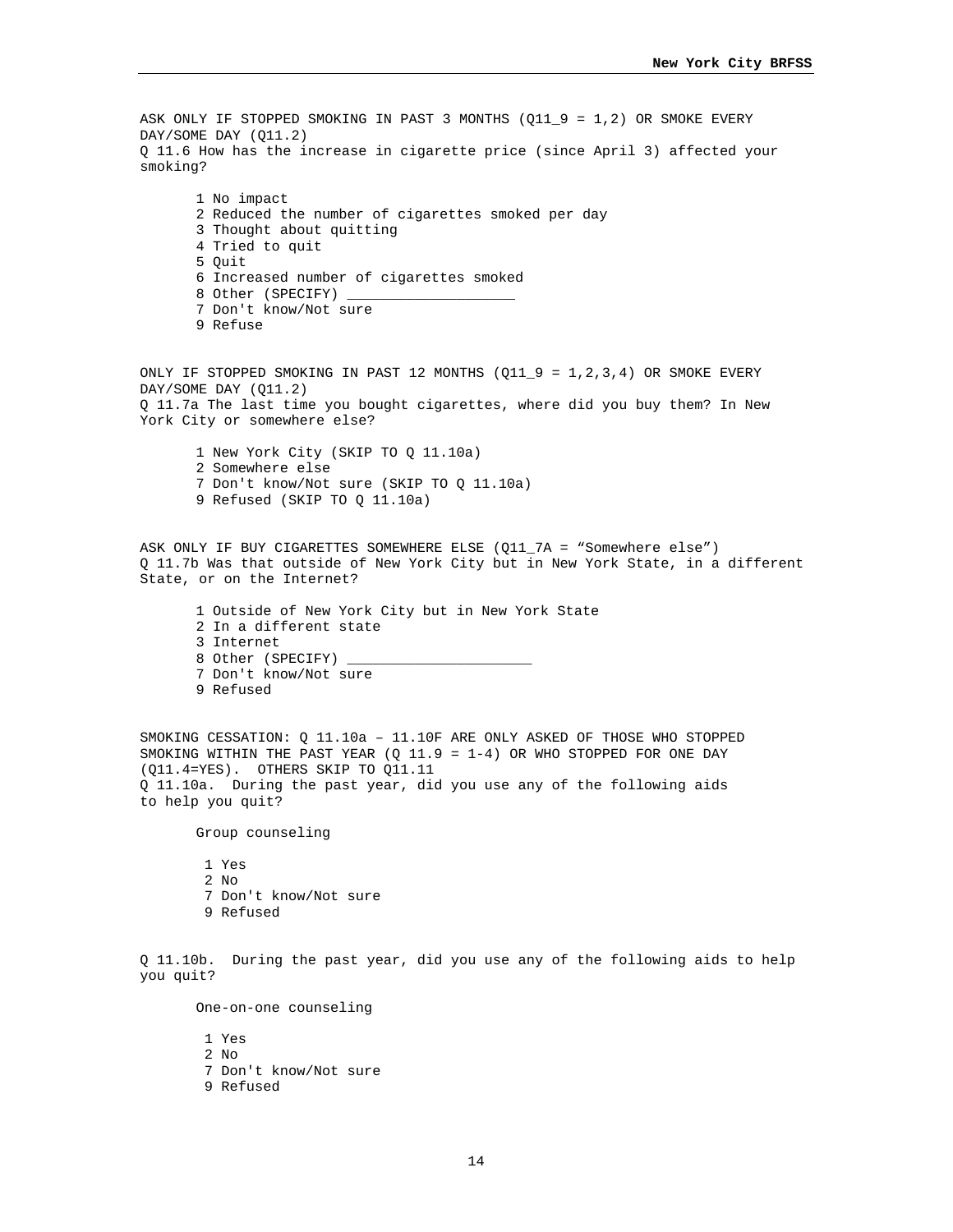Q 11.10c. During the past year, did you use any of the following aids to help you quit?

Self-help materials 1 Yes 2 No 7 Don't know/Not sure 9 Refused

Q 11.10d. During the past year, did you use any of the following aids to help you quit?

A nicotine patch, nicotine gum, or a nicotine inhaler

 1 Yes 2 No 7 Don't know/Not sure 9 Refused

Q 11.10e. During the past year, did you use any of the following aids to help you quit?

 Quitline INTERVIEWER: IF ASKED, THE NY SMOKERS QUITLINE IS (888) 609-6292 1 Yes 2 No 7 Don't know/Not sure 9 Refused

Q 11.10f. During the past year, did you use any of the following aids to help you quit?

An anti-depressant drug prescribed to you by a physician, like Zyban

1 Yes

- 2 No
- 7 Don't know/Not sure
- 9 Refused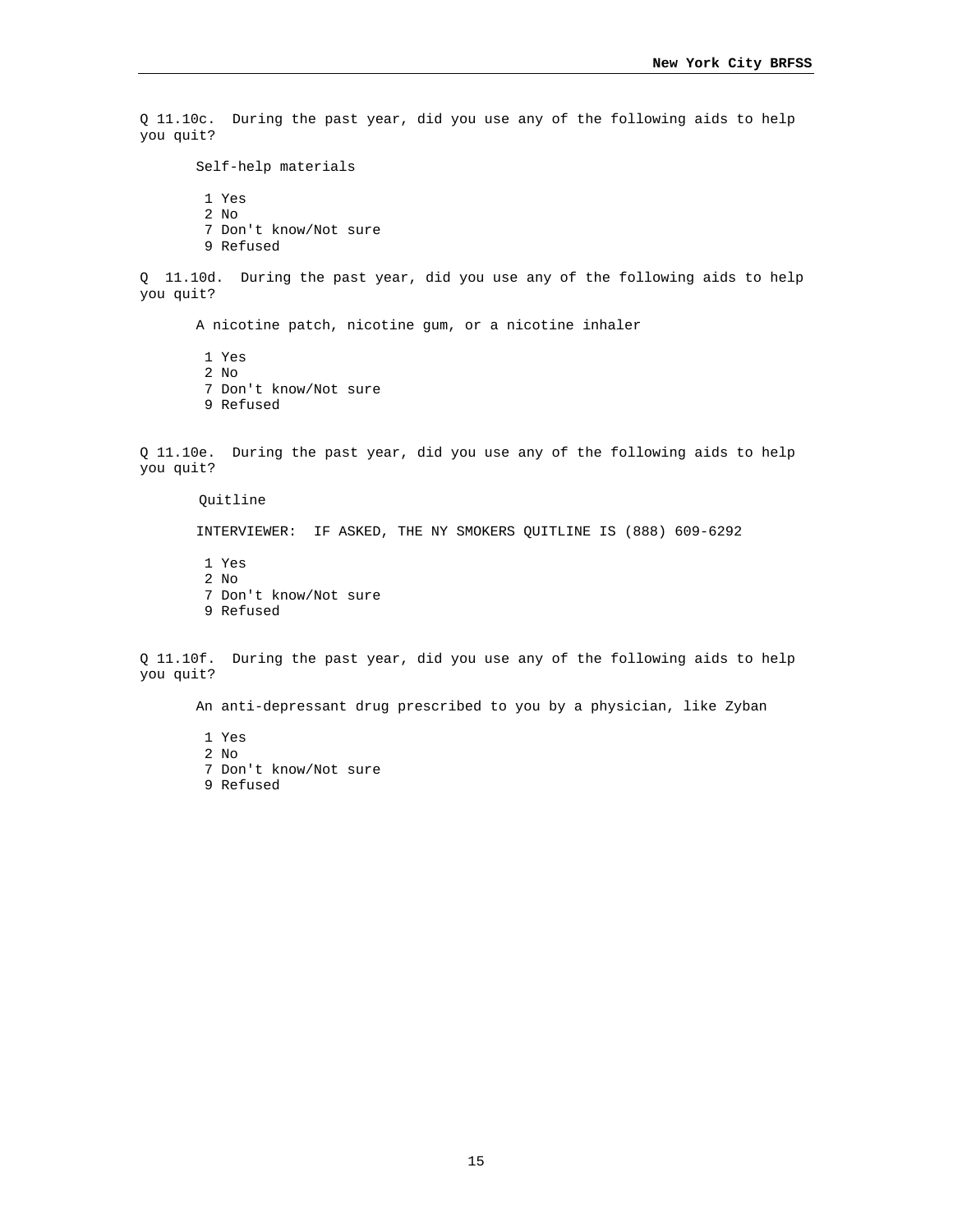**ASK ALL**  Q 11.11 How often are you around people who smoke in your home -- all the time, most of the time, only occasionally, or never?

1 All of the time 2 Most of the time 3 Only occasionally 4 Never 7 Don't Know/Not sure 9 Refused

Q 11.11b Which statement best describes the rules about smoking inside your home?

INTERVIEWER: PLEASE READ RESPONSES

1 Smoking is not allowed anywhere inside your home 2 Smoking is allowed in some places or at some times 3 Smoking is allowed anywhere inside the home, OR 4 There are no rules about smoking inside the home. 7 Don't Know/Not sure 9 Refused

Q 11.11c: Now I'd like to ask you about smoking at work. In the past 12 months, have you worked for pay outside your home?

 1 Yes 2 No (SKIP TO 12.1) 7 Don't know/Not sure (SKIP TO 12.1) 9 Refused (SKIP TO 12.1)

ASK ONLY IF WORKED OUTSIDE OF HOME IN PAST 12 MONTHS (Q11\_11c=YES) Q 11.12 How often are you around people who smoke at your workplace -- all the time, most of the time, only occasionally, or never?

1 All of the time 2 Most of the time 3 Only occasionally 4 Never 7 Don't Know/Not sure 9 Refused

Q 11.13 While working at your job, are you indoors most of the time?

INTERVIEWER: For Workers who visit clients "place of work" means their base location

1 Yes 2 No (SKIP TO Q 12.1) 7 Don't Know/Not sure (SKIP TO Q 12.1) 9 Refused (SKIP TO Q 12.1)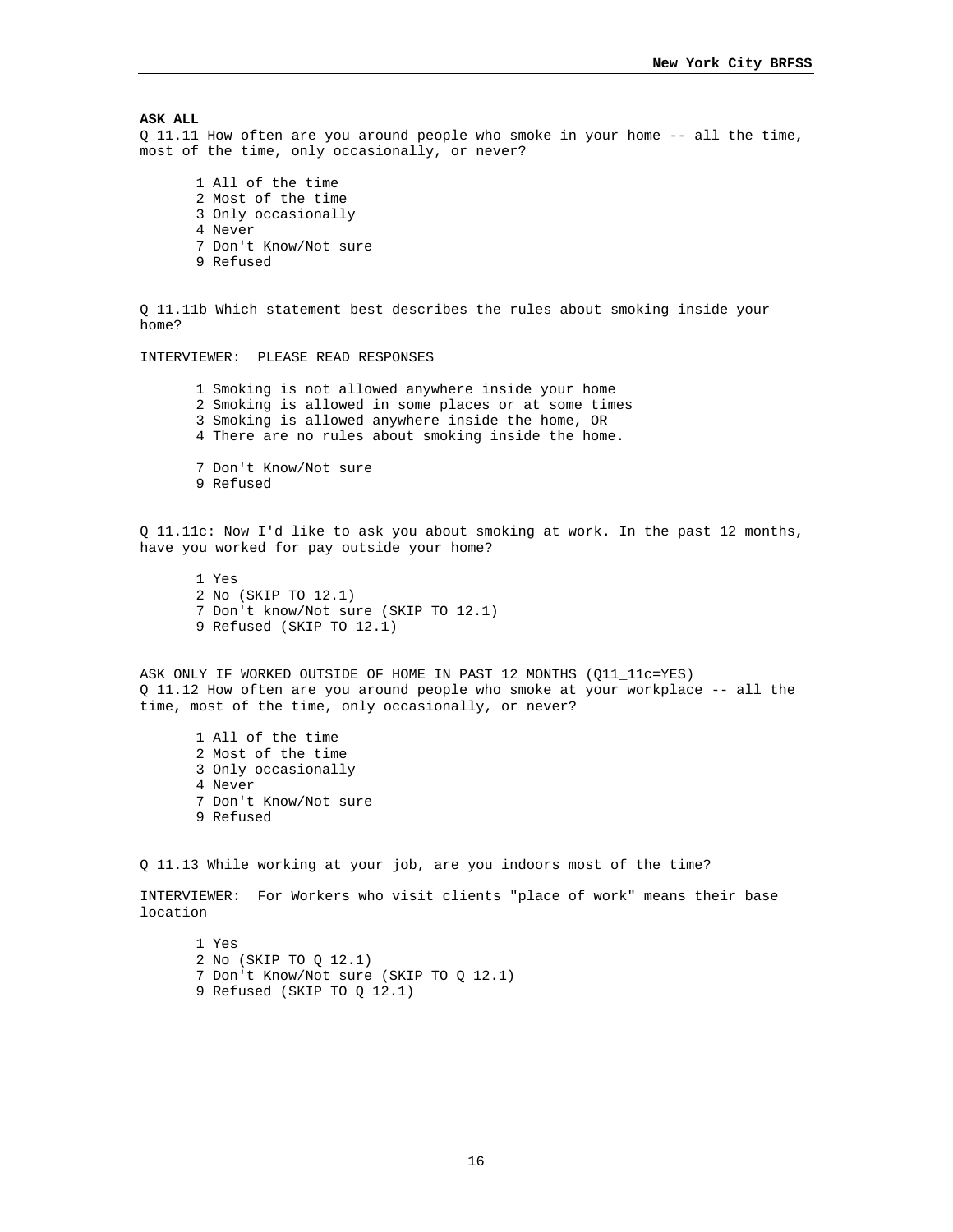ASK ONLY IF WORK IS INDOORS MOST OF TIME (Q11\_13 is Yes ) 11.14 Which of the following best describes your place of work's official smoking policy for work areas?

INTERVIEWER: For Workers who visit clients "place of work" means their base location

PLEASE READ RESPONSES

- 1 Not allowed in any work areas
- 2 Allowed in some work areas
- 3 Allowed in all work areas OR
- 4 No Official policy
- 7 Don't Know/Not sure
- 9 Refused

#### **ASK ALL**

12.1 A drink of alcohol is 1 can or bottle of beer, 1 glass of wine, 1 can or bottle of wine cooler, 1 cocktail, or 1 shot of liquor. During the past 30 days, how often have you had at least one drink of any alcoholic beverage?

INTERVIEWER: RECORD 888 FOR NO DRINKS IN PAST 30 DAYS RECORD 777 FOR DON'T KNOW/NOT SURE RECORD 999 FOR REFUSED

> \_\_\_\_\_ Days per week \_\_\_\_\_ Days in past 30

IF NO DRINKS, DK/NS/REFUSED, GOTO 13.1

Q 12.2 On the days when you drank, about how many drinks did you drink on the average?

> INTERVIEWER: RECORD 77 FOR DON'T KNOW/NOT SURE RECORD 99 FOR REFUSED

> > \_\_ Number of drinks

Q 12.3 Considering all types of alcoholic beverages, how many times during the past 30 days did you have 5 or more drinks on an occasion?

> INTERVIEWER: RECORD 88 FOR NONE RECORD 77 FOR DON'T KNOW/NOT SURE RECORD 99 FOR REFUSED

> > \_\_ Number of times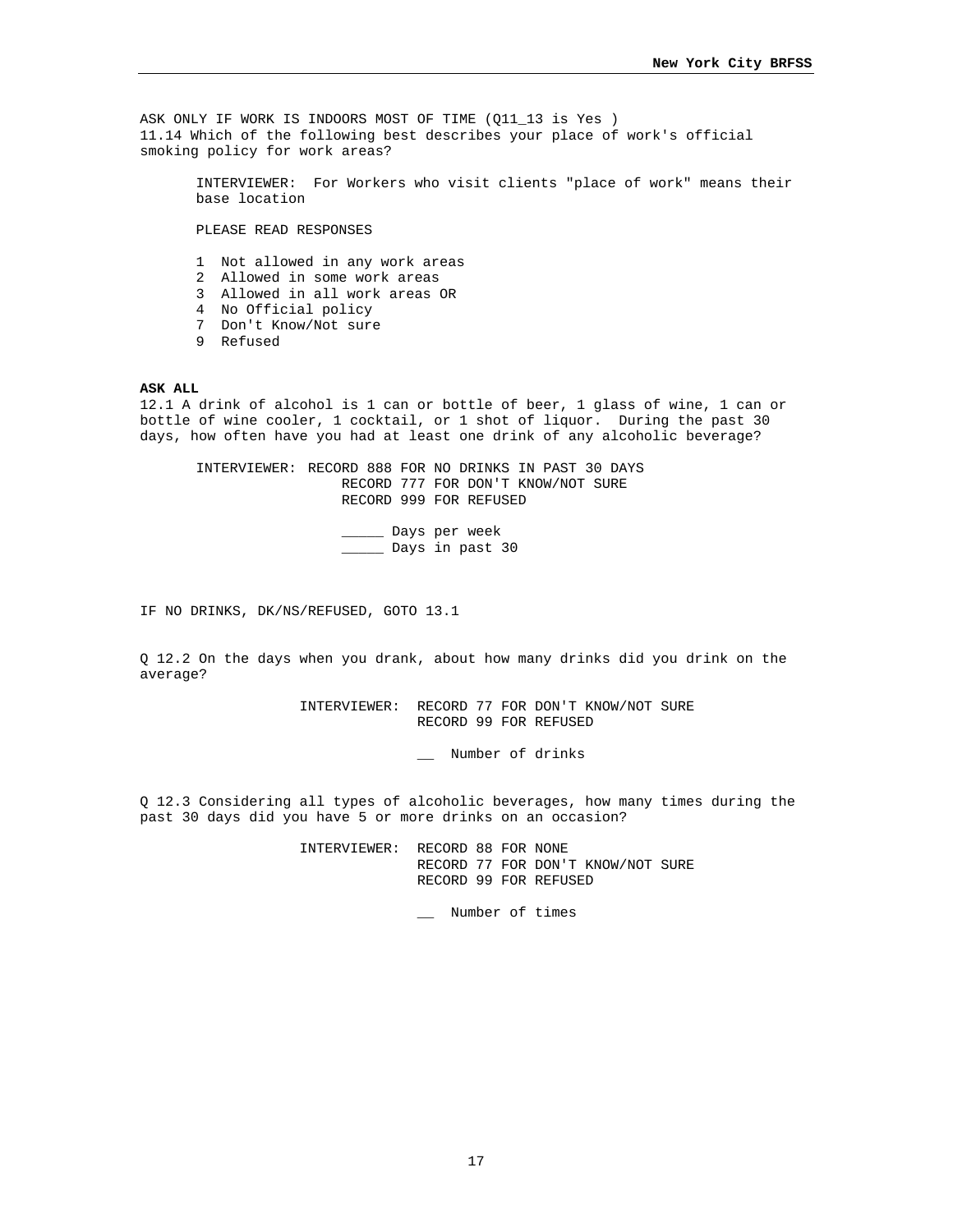### **DEMOGRAPHICS**

Now I'd like to ask you some factual questions to help classify your answers.

Q 13.1 What is your age?

 INTERVIEWER: RECORD 777 FOR DON'T KNOW/NOT SURE RECORD 999 FOR REFUSED

\_\_ Age in years

ASK ONLY IF ONLY ONE ADULT IN HOUSEHOLD AND SEX NOT RECORDED IN ENNUMERATION Q 13.19 INTERVIEWER: READ ONLY IF NECESSARY

Are you...

1 Male

2 Female

Q 13.2 Are you Hispanic or Latino?

- 1 Yes
- 2 No
- 7 Don't know/Not sure
- 9 Refused

Q 13.3 Which one or more of the following would you say is your race?

INTERVIEWER: PLEASE READ RESPONSES ACCEPT MULTIPLE RESPONSES

1 White 2 Black or African American 3 Asian 4 Native Hawaiian or Other Pacific Islander 5 American Indian, Alaska Native 6 Other (SPECIFY) 8 No additional choices 7 Don't know/Not sure 9 Refused

ASK ONLY IF MORE THAN ONE RACE in Q13.3

Q 13.4 Which one of these groups would you say best represents your race?

1 White 2 Black or African American 3 Asian 4 Native Hawaiian or Other Pacific Islander 5 American Indian, Alaska Native 6 Other named in q13\_3 8 No additional choices 7 Don't know/Not sure 9 Refused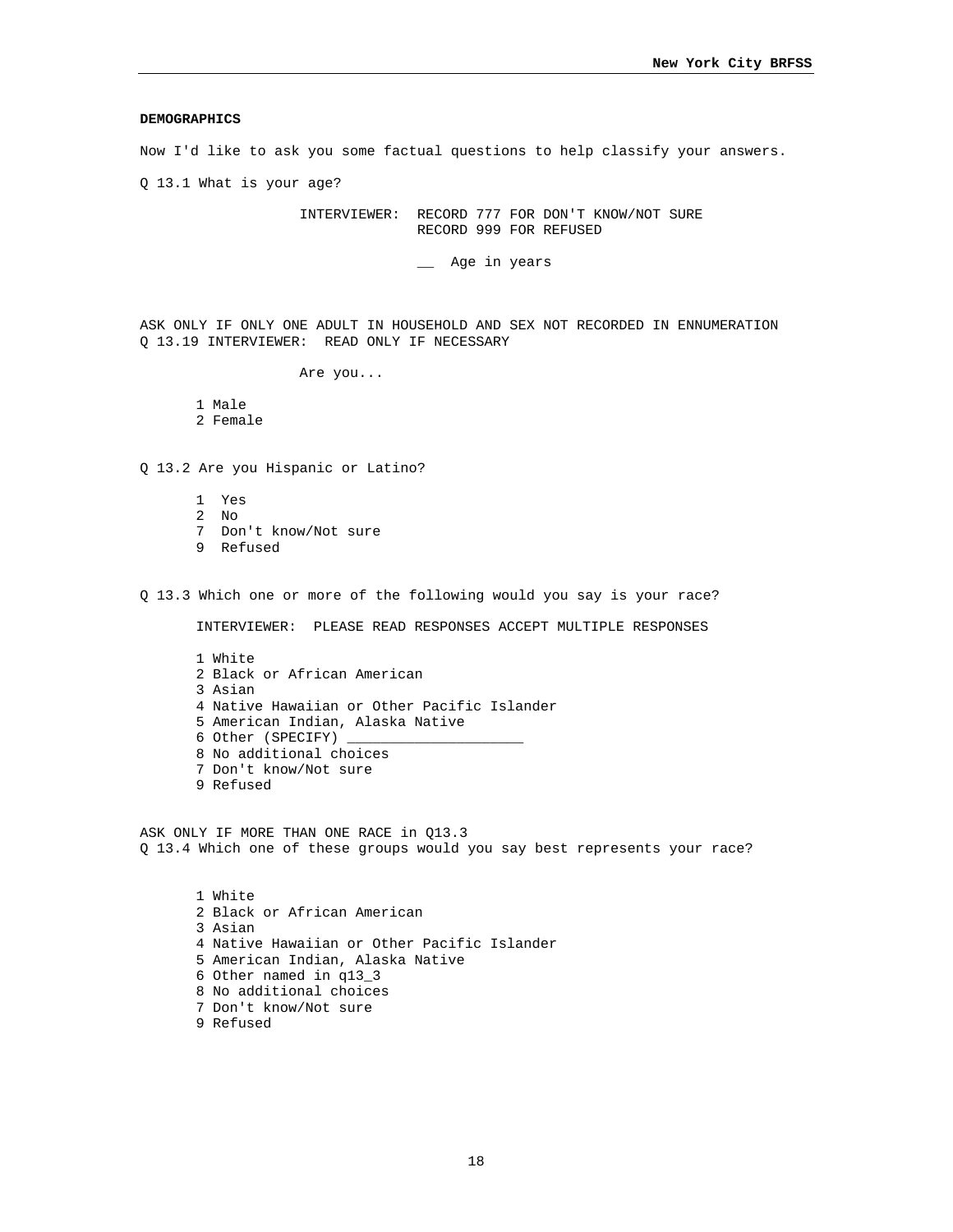Q 13.5 Are you: INTERVIEWER: PLEASE READ RESPONSES 1 Married 2 Divorced 3 Widowed 4 Separated 5 Never married, OR 6 A member of an unmarried couple 9 Refused Q 13.6a Were you born in the US? 1 Yes (SKIP TO Q 13.7a) 2 No 7 Don't know/Not sure (SKIP TO Q 13.7a) 9 Refused (SKIP TO Q 13.7a) ASK IF NOT BORN IN US Q 13.6b. What country were you born in? INTERVIEWER: DO NOT READ RESPONSES 01 Bangladesh<br>02 China China 03 Columbia 04 Dominican Republic 05 Ecuador 06 Haiti 07 India<br>08 Jamai 08 Jamaica<br>09 Korea 09 Korea<br>10 Mexic Mexico 11 Pakistan 12 Philippines 13 Poland<br>14 Russia 14 Russia<br>15 Ukrain 15 Ukraine<br>16 Other () 16 Other (SPECIFY)<br>77 Don't know/Not Don't know/Not sure 99 Refused

Q 13\_6c Since you moved to the United States, how long have you lived in this country?

1 Less than 6 months 2 At least 6 months but less than a year 3 At least a year but less than two years 4 At least two years but less than four years 5 Four or more years 7 Don't know/Not sure 9 Refused

19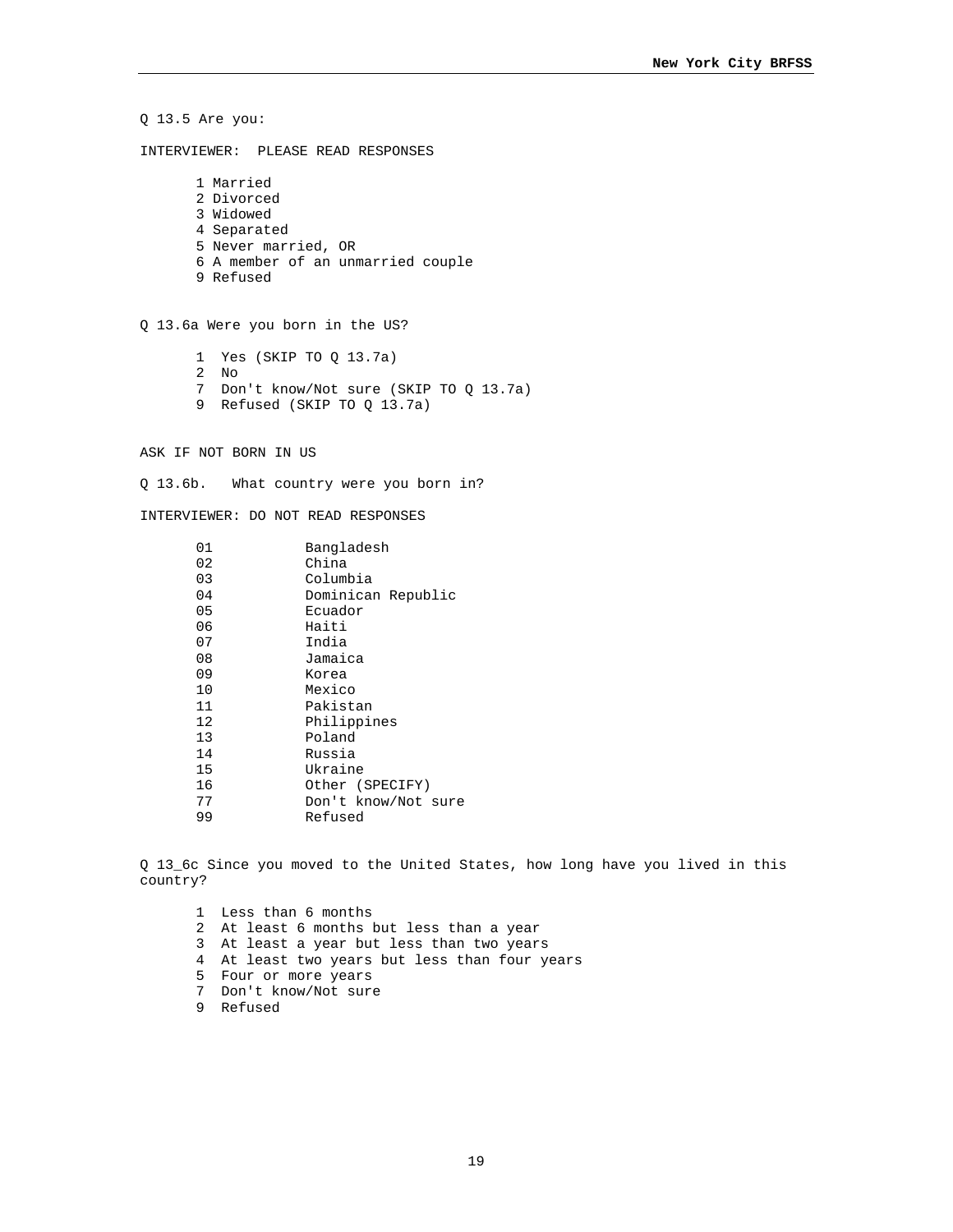**ASK ALL**  Q 13.7a How many children less than 18 years of age live in your household?

INTERVIEWER: RECORD 88 FOR NONE RECORD 99 FOR REFUSED

\_\_\_\_ Number of children

IF NONE/DON'T KNOW/NOT SURE/RESUFED # OF CHILDREN, SKIP TO Q 13.9

Q 13.7b How many of these children have ever been diagnosed with asthma?

INTERVIEWER: TOTAL MUST NOT BE GREATER THAN Q13.7a RECORD 88 FOR NONE RECORD 99 FOR REFUSED

\_\_\_\_ Number of children

## **ASK ALL**

Q 13.8 What is the highest grade or year of school you completed?

INTERVIEWER: READ ONLY IF NECESSARY

1 Never attended school or only attended kindergarten 2 Grades 1 through 8 (Elementary) 3 Grades 9 through 11 (Some high school) 4 Grade 12 or GED (High school graduate) 5 College 1 year to 3 years (Some college or technical school) 6 College 4 years or more (College graduate) 9 Refused

Q 13.9 Are you currently:

INTERVIEWER: PLEASE READ RESPONSES

1 Employed for wages 2 Self-employed 3 Out of work for more than 1 year 4 Out of work for less than 1 year 5 A Homemaker 6 A Student 7 Retired 8 Unable to work 9 Refused

ASK ONLY IF EMPLOYED OUTSIDE HOME IN PAST 12 MONTHS (Q11.11c=1) Q 13.10 In the past 12 months, have you had any on-the-job injuries that required medical attention other than simple first aid?

1 Yes 2 No 7 Don't Know/Not sure 9 Refused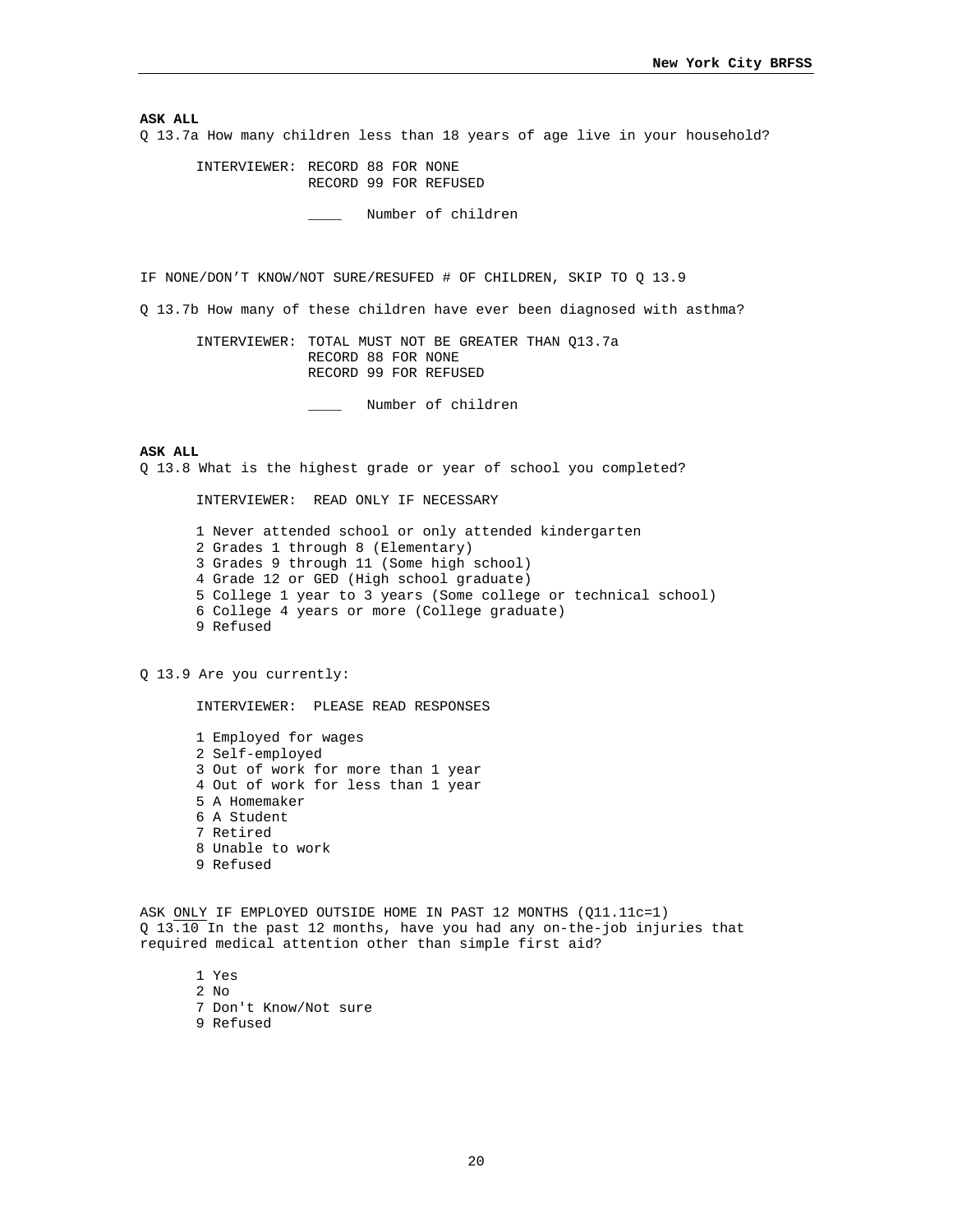Q 13.11a Is your annual household income from all sources:

04 Less than \$25,000 If "no," ask 05; if "yes," ask 03 (\$20k to < \$25k) 03 Less than \$20,000 If "no," code 04; if "yes," ask 02 (\$15k to < \$20k) 02 Less than \$15,000 If "no," code 03; if "yes," ask 01 (\$10k to < \$15k) 01 Less than \$10,000 If "no," code 02 05 Less than \$35,000 If "no," ask 06 (\$25k to < \$35k) 06 Less than \$50,000 If "no," ask 07 (\$35k to < \$50k) 07 Less than \$75,000 If "no," code 08 (more than \$75k) 08 \$75,000 or more 77 Don=t know/Not sure 99 Refused

Q 13.12 Do you belong to any community group, religious group, sports team, school association, hobby group or any other similar organization?

1 Yes 2 No 7 Don't Know/Not sure 9 Refused

Q 13.13 How safe from crime do you consider your neighborhood to be?

INTERVIEWER: PLEASE READ RESPONSES

- 1 Extremely safe
- 2 Quite safe
- 3 Slightly safe, OR
- 4 Not at all safe
- 7 Don't know/Not sure
- 9 Refused

Q 13.15 About how much do you weigh without shoes?

 INTERVIEWER: ROUND FRACTIONS UP RECORD 777 FOR DON'T KNOW/NOT SURE RECORD 999 FOR REFUSED

\_\_\_\_\_\_ Weight in pounds

Q 13.16 About how tall are you without shoes?

 INTERVIEWER: ROUND FRACTIONS DOWN RECORD 777 FOR DON'T KNOW/NOT SURE RECORD 999 FOR REFUSED

 \_\_\_\_ \_\_\_\_\_\_ Height  $ft / inches$ 

Q 13.17 Do you have more than one telephone number in your household? Do not include cell phones or numbers that are only used by a computer or fax machine.

1 Yes 2 No (GO TO 13.20) 7 Don't Know/Not sure (GO TO 13.20) 9 Refused (GO TO 13.20)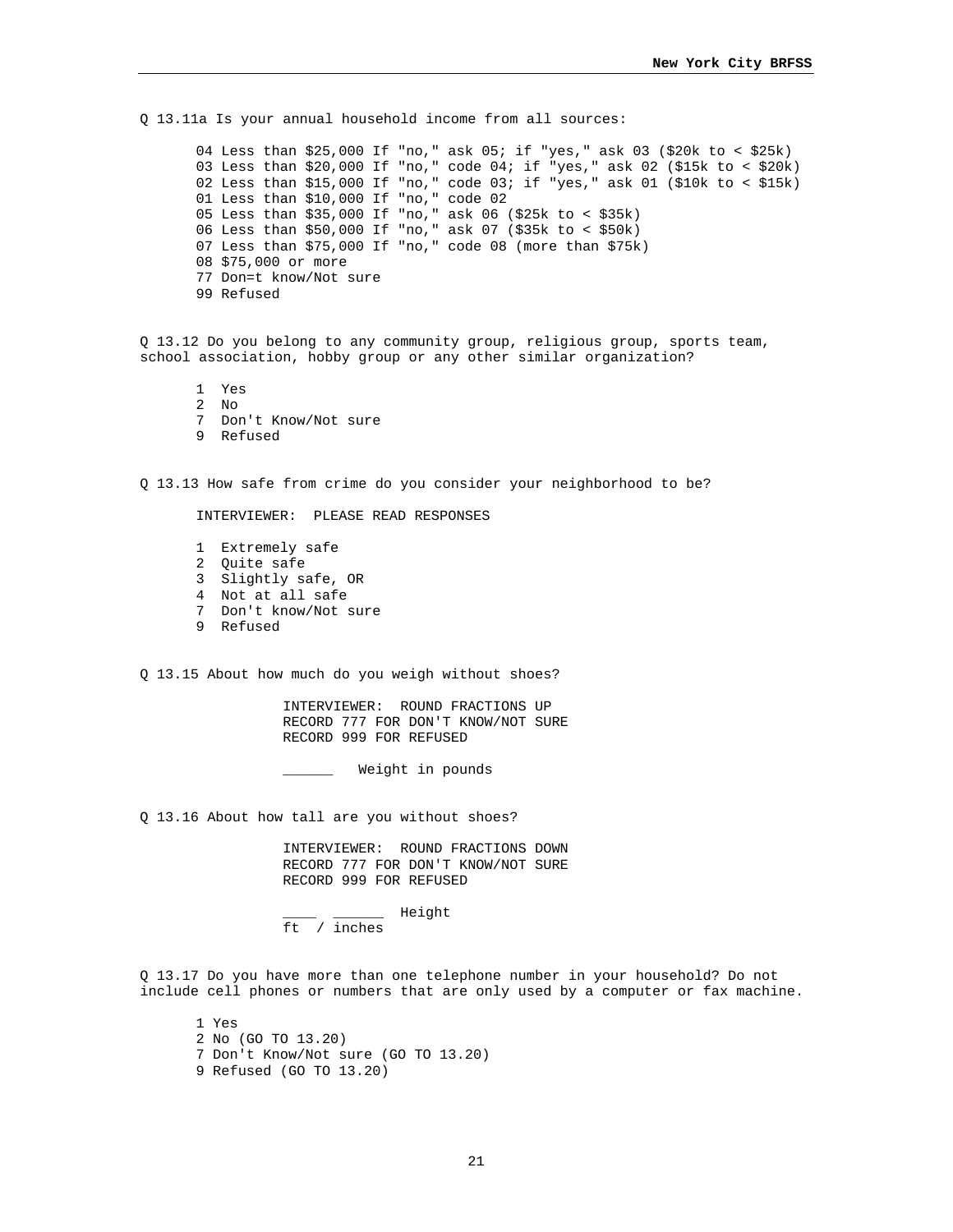ASK IF HAVE MORE THAN ONE NUMBER (Q13\_17 is Yes ) Q 13.18 How many of these are residential numbers?

> INTERVIEWER: RECORD 777 FOR DON'T KNOW/NOT SURE RECORD 999 FOR REFUSED

> > Residential telephone numbers

## **ASK ALL**

Q 13.20 During the past 12 months, has your household ever been without telephone service for more than 24 hours?

1 Yes

- 2 No (GO TO SEC 14)
- 7 Don't Know/Not sure (GO TO SEC 14)
- 9 Refused (GO TO SEC 14)

ASK ONLY IF BEEN WITHOUT TELEPONE SERVICE MORE THAN 24 HOURS (Q13\_20 is Yes ) Q 13.21 What was the total amount of time your household was without telephone service for more than 24 hours?

> RECORD 777 FOR DK/NS RECORD 999 FOR REFUSED \_\_\_\_\_ Days

\_\_\_\_\_ Weeks

\_\_\_\_\_ Months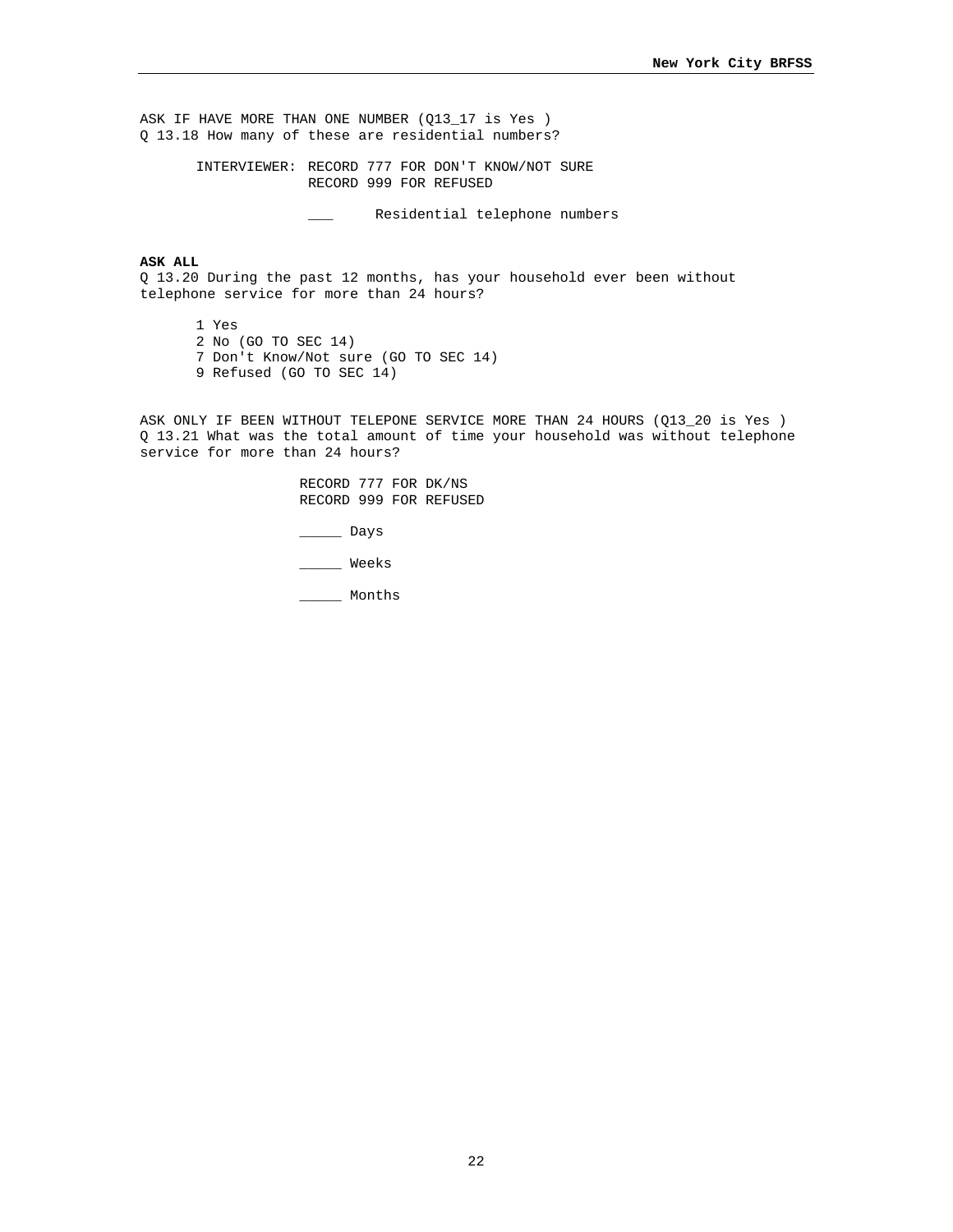```
SECTION 14
```
The next few questions are about your personal health. Please remember that your answers are strictly confidential and you don't have to answer any question you don't want to.

## **ASK Q 14.1 – 14.5 ONLY IF FEMALE**

Q 14.1 A mammogram is an x-ray of each breast to look for breast cancer. Have you ever had a mammogram?

1 Yes 2 No (GO TO 14.3) 7 Don't know/Not sure (GO TO 14.3) 9 Refused (GO TO 14.3)

ASK IF HAD MANNOGRAM Q 14.2 How long has it been since you had your last mammogram?

INTERVIEWER: READ ONLY IF NECESSARY

```
1 Within the past year (anytime less than 12 months ago) 
2 Within the past 2 years (1 year but less than 2 years ago) 
3 Within the past 3 years (2 years but less than 3 years ago) 
4 Within the past 5 years (3 years but less 5 years ago) 
5 5 or more years ago 
7 Don't know/Not sure 
9 Refused
```
Q 14.3 A Pap smear is a test for cancer of the cervix. Have you ever had a Pap smear?

1 Yes 2 No (GO TO 14.5) 7 Don't know/Not sure (GO TO 14.5) 9 Refused (GO TO 14.5)

ASK IF HAD PAP SMEAR Q 14.4 How long has it been since you had your last Pap smear?

INTERVIEWER: READ ONLY IF NECESSARY

1 Within the past year (anytime less than 12 months ago) 2 Within the past 2 years (1 year but less than 2 years ago) 3 Within the past 3 years (2 years but less than 3 years ago) 4 Within the past 5 years (3 years but less 5 years ago) 5 5 or more years ago 7 Don't know/Not sure 9 Refused

ASK ALL FEMALES Q 14.5 Have you had a hysterectomy?

INTERVIEWER: A hysterectomy is an operation to remove the uterus (womb).

1 Yes 2 No 7 Don't know/Not sure 9 Refused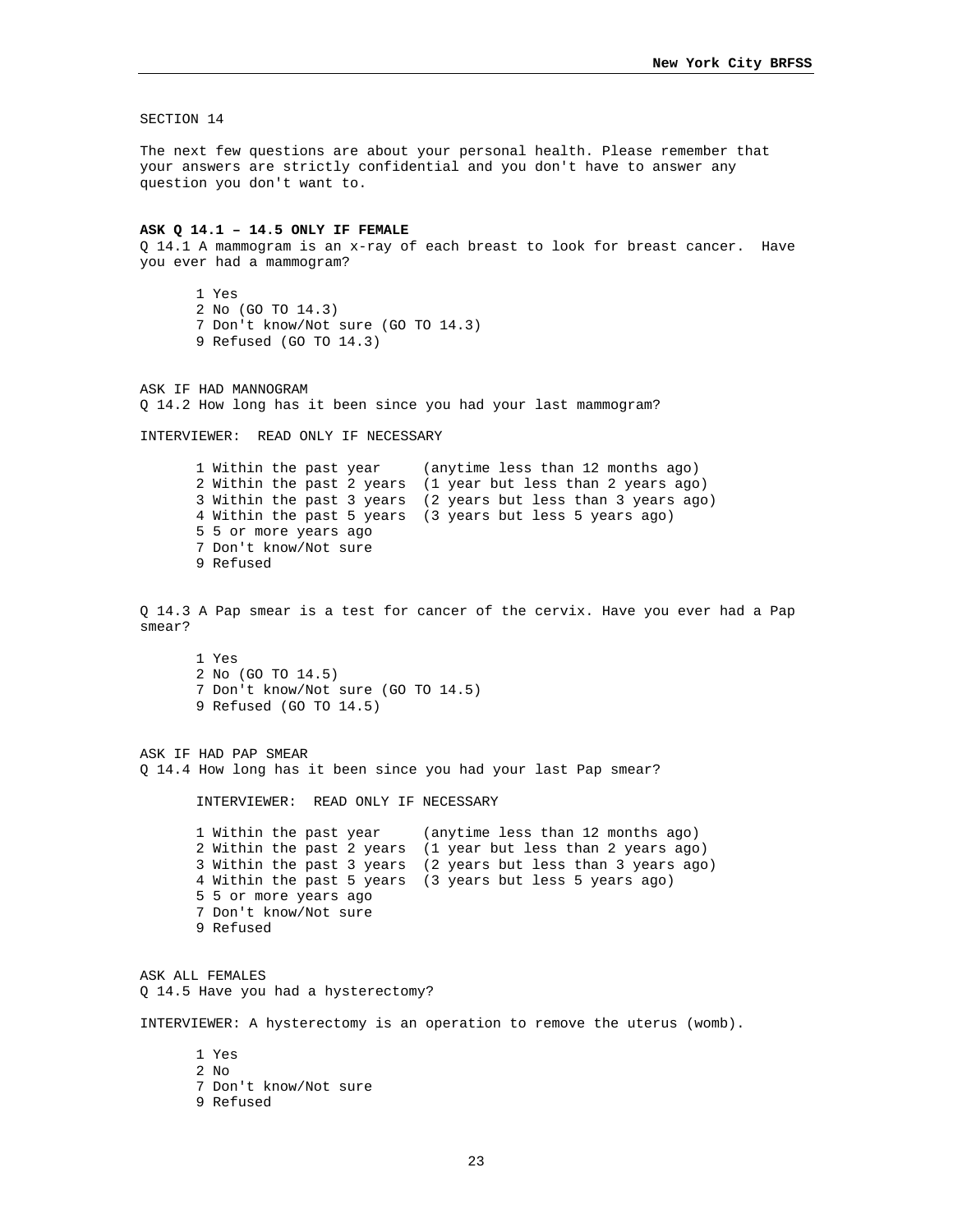## **ASK BOTH MALE + FEMALE ASK ONLY IF AGE IS 50 OR OLDER**

Q 15.1 Sigmoidoscopy and colonoscopy are exams in which a tube is inserted in the rectum to view the bowel for signs of cancer or other health problems. Have you ever had either of these exams?

1 Yes 2 No

- 7 Don't know/Not sure
- 9 Refused

## **IF AGE 65 OR OLDER, SKIP TO SECTION 18**

Q 16.1 As far as you know, have you ever been tested for HIV? Do not count tests you may have had as part of a blood donation.

1 Yes 2 No (GO TO SECTION 17) 7 Don't know/Not sure (GO TO SECTION 17) 9 Refused (GO TO SECTION 17)

Q 16.2 Not including blood donations, in what year was your last HIV test?

INTERVIEWER: RECORD YEAR RECORD 7777 FOR DON'T KNOW/NOT SURE RECORD 9999 FOR REFUSED

Code year

Q 16.3 what was the main reason you had your test for HIV (in q16.2)

INTERVIEWER: READ ONLY IF NECESSARY

01 For hospitalization or surgical procedure 02 To apply for health insurance 03 To apply for life insurance 04 For employment 05 To apply for a marriage license 06 For military induction or military service 07 For immigration 08 Just to find out if you were infected 09 Because of referral by a doctor 10 Because of pregnancy 11 Referred by your sex partner 13 For routine check-up 14 Because of occupational exposure 15 Because of illness 16 Because I am at risk for HIV 87 Other 77 Don't know/Not sure 99 Refused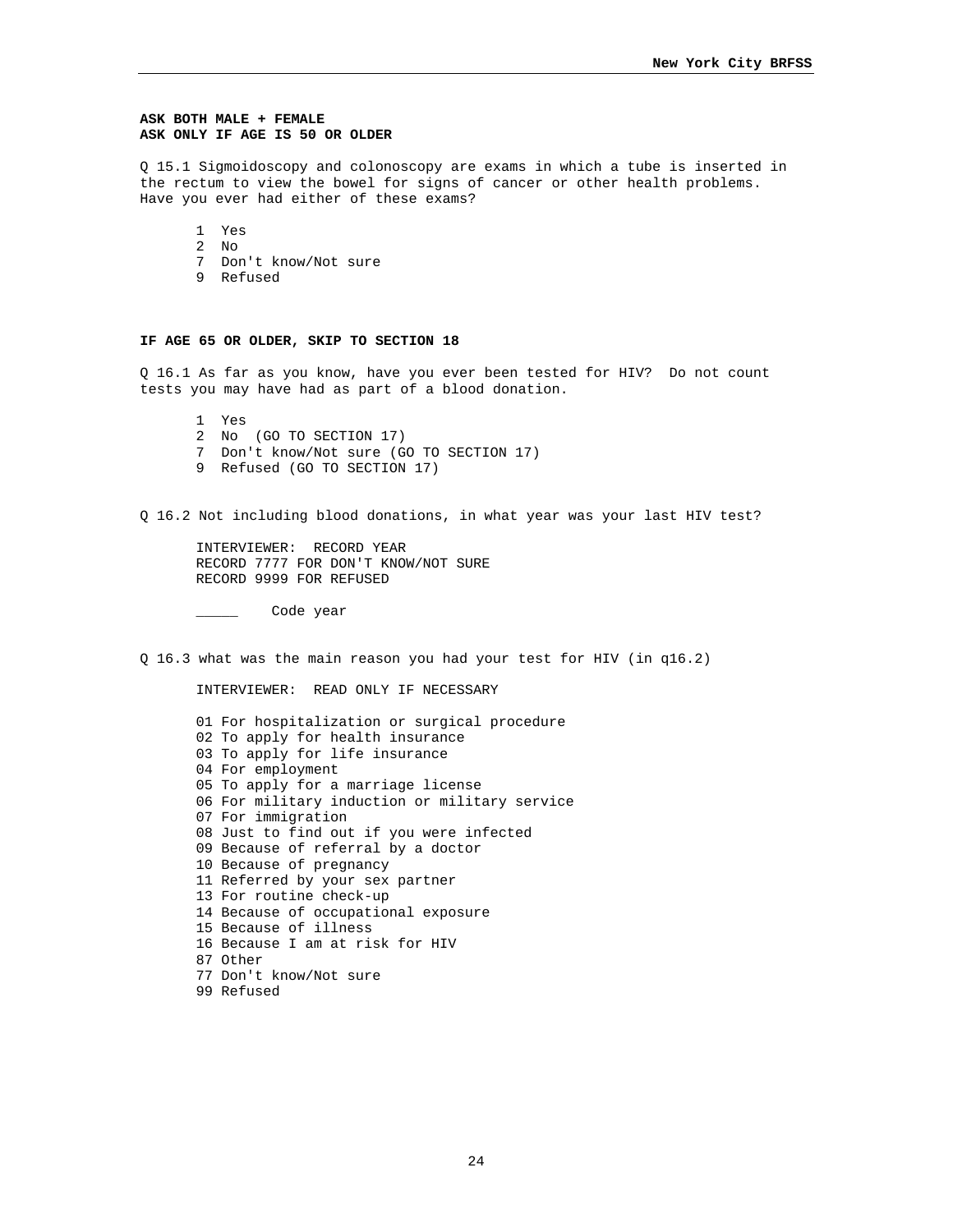Q 16.4 Where did you have the HIV test?

INTERVIEWER: READ ONLY IF NECESSARY

01 Private doctor, HMO 02 Blood bank, plasma center, Red Cross 03 Health department 04 AIDS clinic, counseling, testing site 05 Hospital, emergency room, outpatient clinic 06 Family planning clinic 07 Prenatal clinic, obstetrician=s office 08 Tuberculosis clinic 09 STD clinic 10 Community health clinic 11 Clinic run by employer 12 Insurance company clinic 13 Other public clinic 14 Drug treatment facility 15 Military induction or military service site 16 Immigration site 17 At home, home visit by nurse or health worker 18 At home using self-sampling kit 19 In jail or prison 87 Other 77 Don't know/Not sure 99 Refused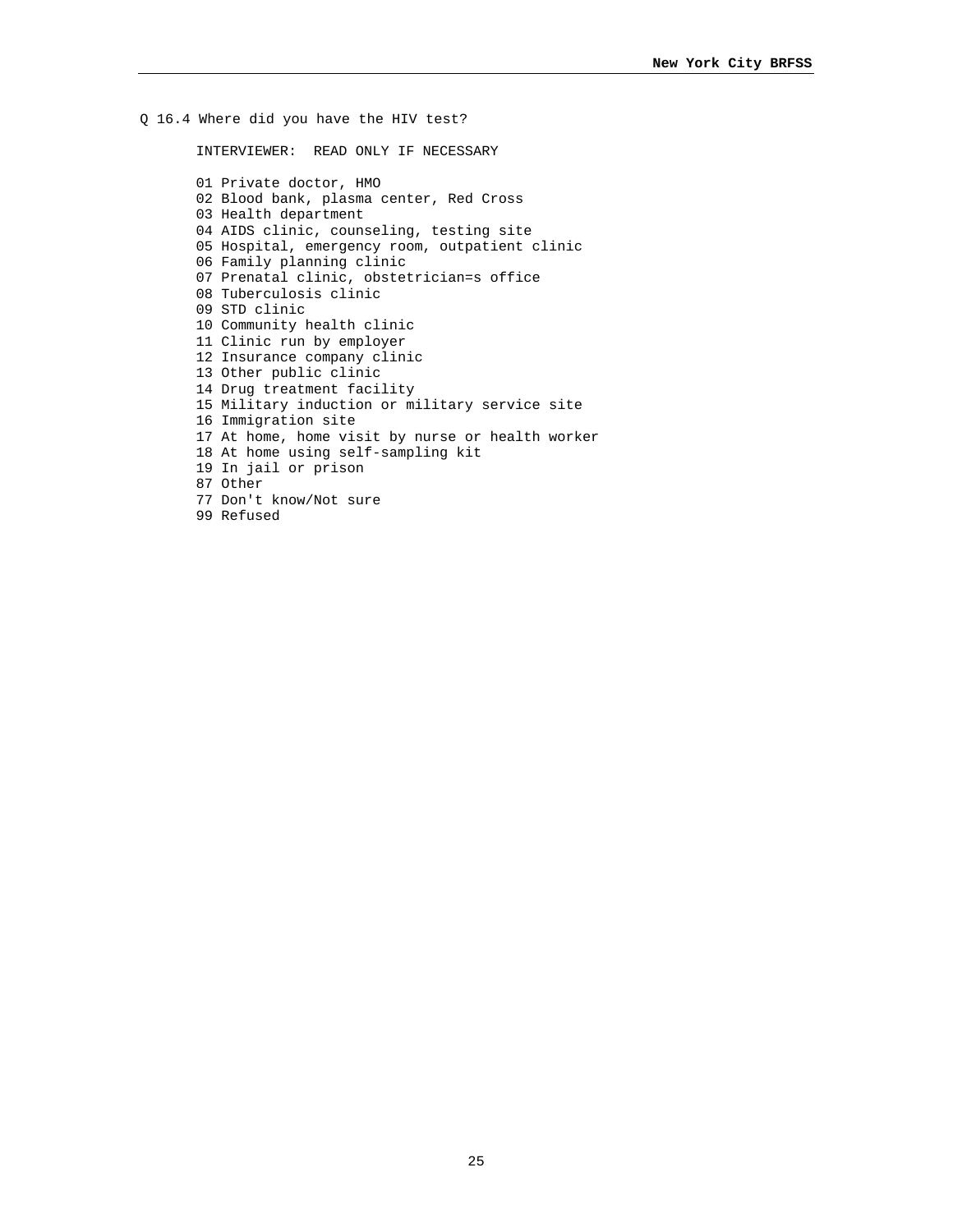## **ASK ONLY IF 64 OR YOUNGER**

The next few questions are about your personal sexual behavior. Again, your answers are strictly confidential and you don't have to answer any question you don't want to.

Q 17.1 During the past 12 months, with how many people have you had sex, including oral sex?

INTERVIEWER ONLY IF ASKED: By sex we mean oral, vaginal, or anal sex, but NOT masturbation.

> INTERVIEWER: RECORD 777 FOR DON'T KNOW/NOT SURE RECORD 999 FOR REFUSED

> > \_\_\_ Record number

#### **IF NONE/DK/NS/RF IN Q17.1, GOTO Q17.7**

Q 17.3 During the past 12 months, have you had sex with only males, only females, or with both males and females?

- 1 Only with males
- 2 Only with females
- 3 Both males and females
- 7 Don't know/Not sure
- 9 Refused

Q 17.4 Was a condom used the last time you had sex?

INTERVIEWER IF ASKED: This includes the "female condom"

- 1 Yes
- $\frac{2}{7}$  No
- Don't know/Not sure
- 9 Refused

Q 17.7 I'm going to read you a list. When I'm done, please tell me if any of the situations apply to you. You don't need to tell me which one:

You have used intravenous drugs in the past year

You have been treated for a sexually transmitted or venereal disease in the past year

You have given or received money or drugs in exchange for sex in the past year

You had anal sex without a condom in the past year

Do any of these situations apply to you?

1 Yes 2 No 7 Don't Know/Not Sure 9 Refused